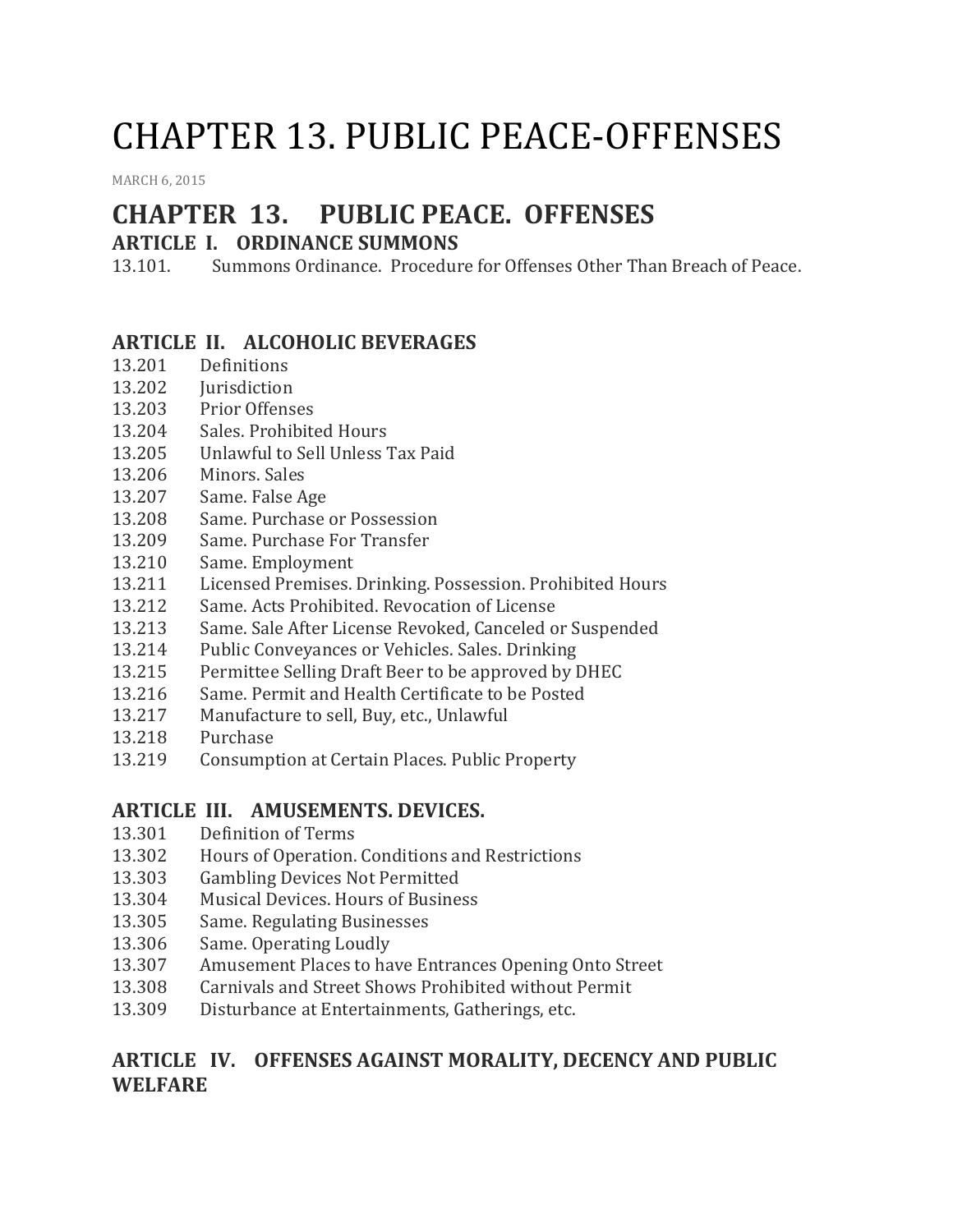- 13.401 Immoral Purposes. Solicitation. Premises
- 13.402 Same. Transportation of Persons
- 13.403 Same. Information or Direction
- 13.404 Same. Lease, Use of Places, etc.
- 13.405 Bawdy Houses
- 13.406 Adult Clubs
- 13.407 Obscene Material. Display or Sale
- 13.408 Indecent Exposure. Language
- 13.409 Peeping Toms
- 13.410 Disturbing the Peace
- 13.411 Loitering
- 13.412 Public Drunkenness
- 13.413 Intoxicating Beverages. Drinking in Public
- 13.414 Interference with Streets, Sidewalks, etc.
- 13.415 Spitting
- 13.416 School Disturbances
- 13.417 Dance Halls Unlawful on Sundays
- 13.418 Gambling Prohibited. Exceptions
- 13.419 Same. Confiscation and Destruction of Paraphernalia
- 13.420 Same. Houses Unlawful
- 13.421 Fortune-Telling

#### **ARTICLE V. OFFENSES AGAINST THE PEACE. PUBLIC POLICY**

- 13.501 Disorderly Conduct. Defined
- 13.502 Firearms. Carrying. Exceptions
- 13.503 Same Discharge. Dangerous Devices
- 13.504 Concealed Weapons
- 13.505 Same. Carrying Weapons. Knives
- 13.506 Crime Watch Area. Town Designated
- 13.507 Swearing Falsely When Taking Oaths
- 13.508 Interfering with Worship, Public Gatherings or Meetings
- 13.509 Riots. Instigating, Aiding, Participating
- 13.510 Noises. Unreasonable Prohibited
- 13.511 Drugs Defines. Declared Unlawful
- 13.512 Amended Firearms Ordinance
- 13.513 Drugs/Possession
- 13.514 Exposing a Child to Methamphetamine

#### **ARTICLE VI. OFFENSES AGAINST PROPERTY**

- 13.601. Malicious Mischief.
- 13.602. Damaging Property.
- 13.603. Failure to Leave Premises when Ordered.
- 13.604. Petit Larceny. Defined.
- 13.605. Stolen Goods.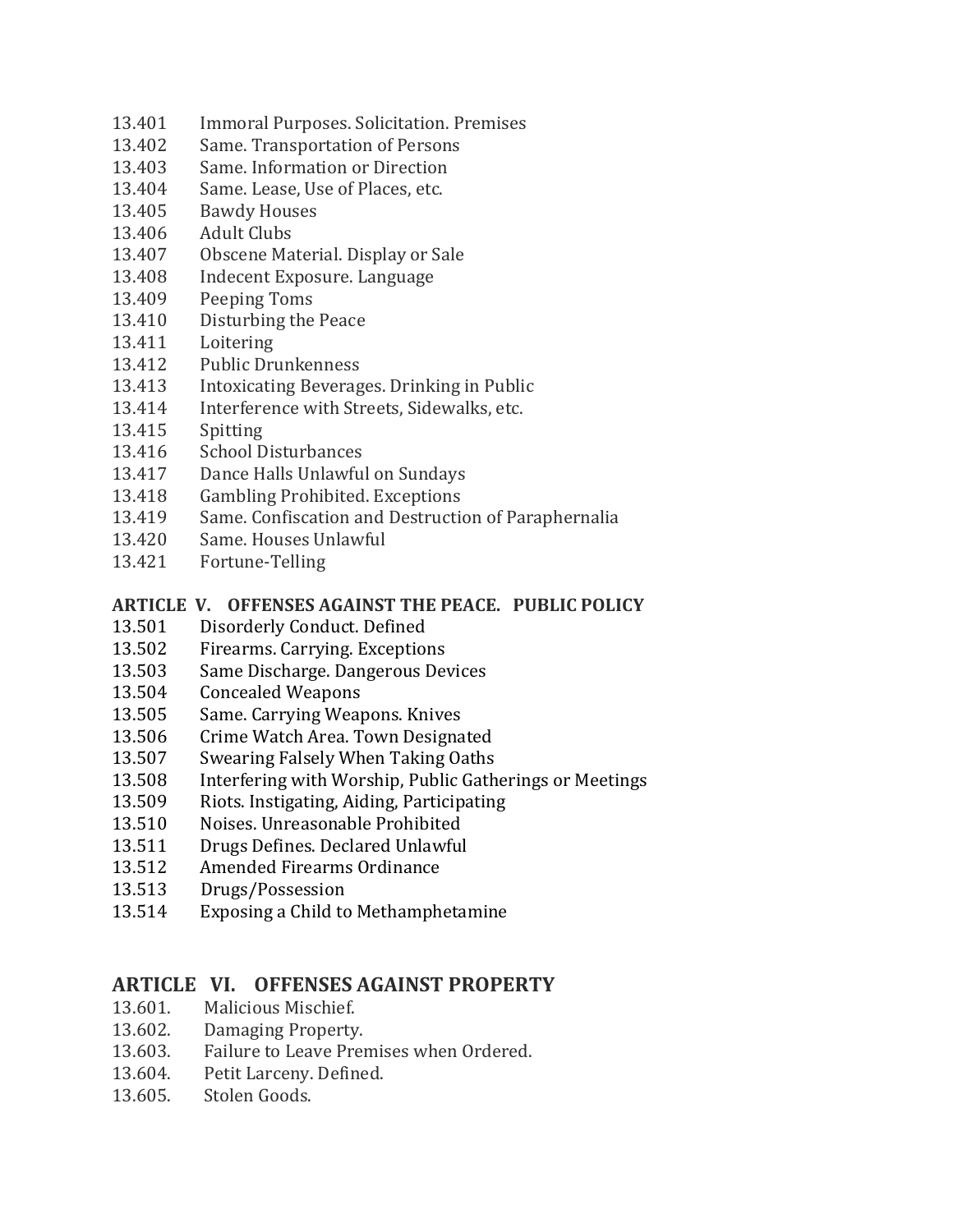- 13.606. Trespassing.
- 13.607. Signature or Property. Obtaining by False Pretenses.
- 13.608. Credit Cards. Obtaining Credit or Property Unlawfully.
- 13.609. Property Secured by Fraudulent Impersonation of Officer.
- 13.610. Shoplifting.
- 13.611. Failing to Return Books, etc., Borrowed from Public Institutions.
- 13.612. Public Events. Gaining Admission Without Payment.
- 13.613. Breaking into Motor Vehicle. Gasoline Tank, Pump, etc.
- 13.614. Bad Checks. Unlawful to Issue. Penalty.
- 13.615. Landmarks; Altering, Removing.
- 13.616. Fences. Removing, Destroying or Leaving Down.
- 13.617. Property of Town to be Returned.

## **ARTICLE VII. OFFENSES AGAINST THE PERSON**

- 13.701. Assault and Battery.
- 13.702. Pointing Pistol or Gun at Any Person.
- 13.703. Unlawful to Throw Object Injuring Person or Damaging Property.
- 13.704. Refrigerators. Abandonment Prohibited.
- 13.705. Wells, Open Pits Prohibited.

#### **ARTICLE VIII. PARADES. DEMONSTRATING. PICKETING. SOLICITING**

- 13.801. Permit Required.
- 13.802. Same. Issuance.
- 13.803. Same. Restrictions and Safeguards.
- 13.804. Same. Cults, etc.

## **ARTICLE IX. PENALTIES**

- 13.901. Parties to a Crime.
- 13.902. Guilty Plea. Nolo Contendere. Forfeiture of Bail.
- 14.903. Criminal Laws of State of South Carolina Adopted.
- 14.904. Misdemeanor.
- 14.905. Penalty

# **CHAPTER 13. PUBLIC PEACE. OFFENSES ARTICLE I. ORDINANCE SUMMONS**

Editor's Note. This article is commonly referred to as the "Ordinance Summons" or "Summons Ordinance." It is authorized by §56-7-80 of the 1976 South Carolina Code of Laws which established precise requirements to be followed when utilized.

#### **13.101. SUMMONS ORDINANCE. PROCEDURE FOR OFFENSES OTHER THAN BREACH OF PEACE.**

a. In all actions for the violation of the provisions of the ordinances of The Town of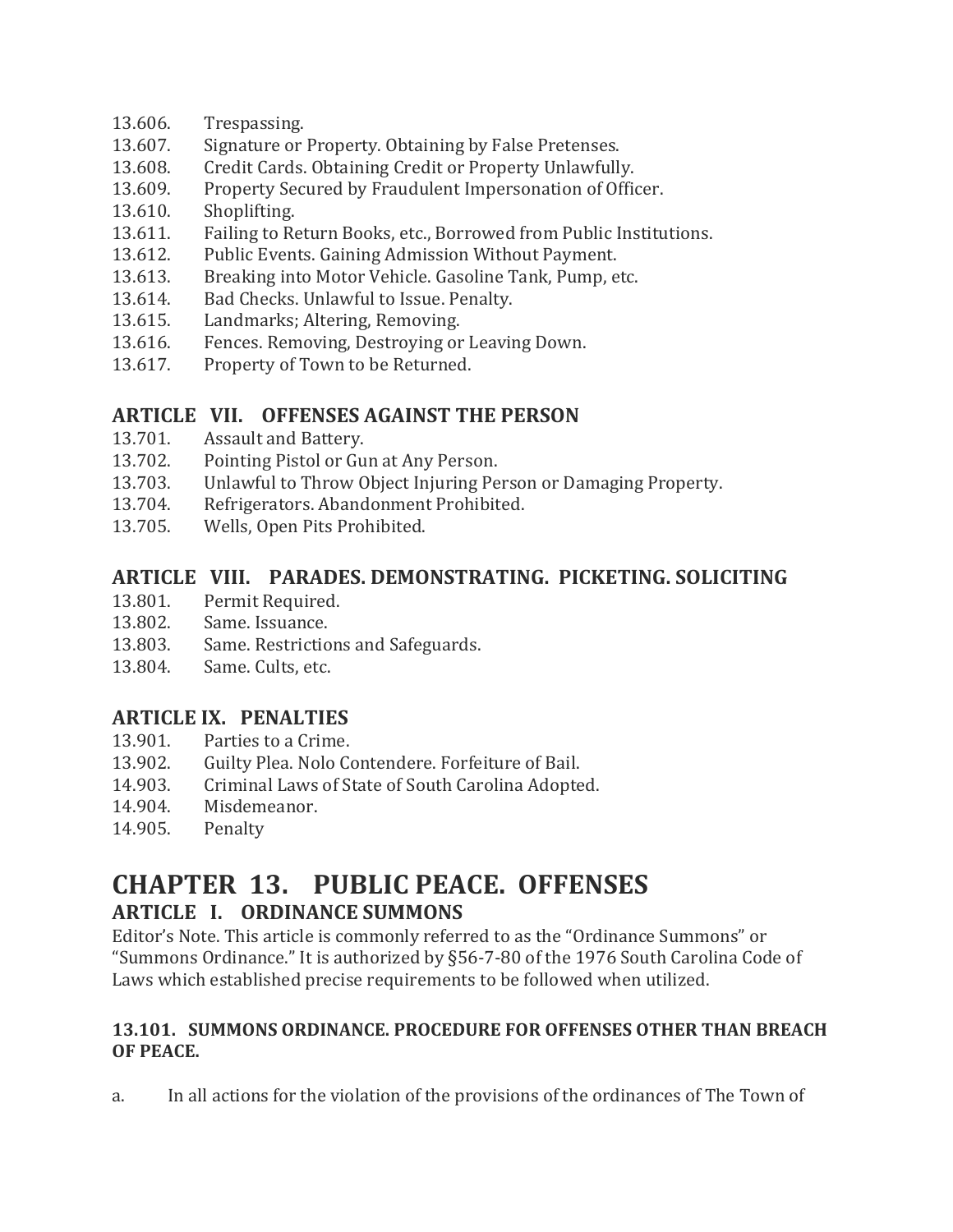Campobello, not amounting to a breach of the peace, the initial process may be a summons issued by the town officials or employees, who are authorized by subsection (e) of this section to issue summons commanding the person named therein as defendant to appear before the Municipal Court at a time to be set in the summons.

- b. The summons shall cite only one (1) violation per summons and must contain the following information:
- (1) Name and address of the person or entity charged;
- (2) The name and title of the issuing officer;
- (3) The time, date and location of the hearing;
- (4) A description of the ordinance violated;
- (5) The procedure to post bond; and
- (6) Any other notice or warning otherwise required by law.
- c. Breach of peace shall be considered a generic term and shall include all violations of public peace or order and acts tending to be a disturbance thereof.
- d. Any person who fails to appear before the court as required by the summons, without first having posted such bond as may be required or without having been granted a continuance by the court, upon conviction, shall be guilty of a misdemeanor.
- e. The Council shall designate individuals who shall be authorized to issue municipal summons which shall be spread upon the minutes of Council.
- f. This section shall not apply to any ordinance which regulates the use of motor vehicles on the public roads.
- g. This section shall not be construed as a limitation upon the power of any person, officer or employee to seek or pursue any other lawful process or legal remedy.
- h. The bond amount for violations shall be prescribed by the Municipal Judge. Bonds shall be posted in the manner prescribed by the Municipal Judge. Town code enforcement officers, when appointed, and town law enforcement officers shall be prohibited from accepting bonds.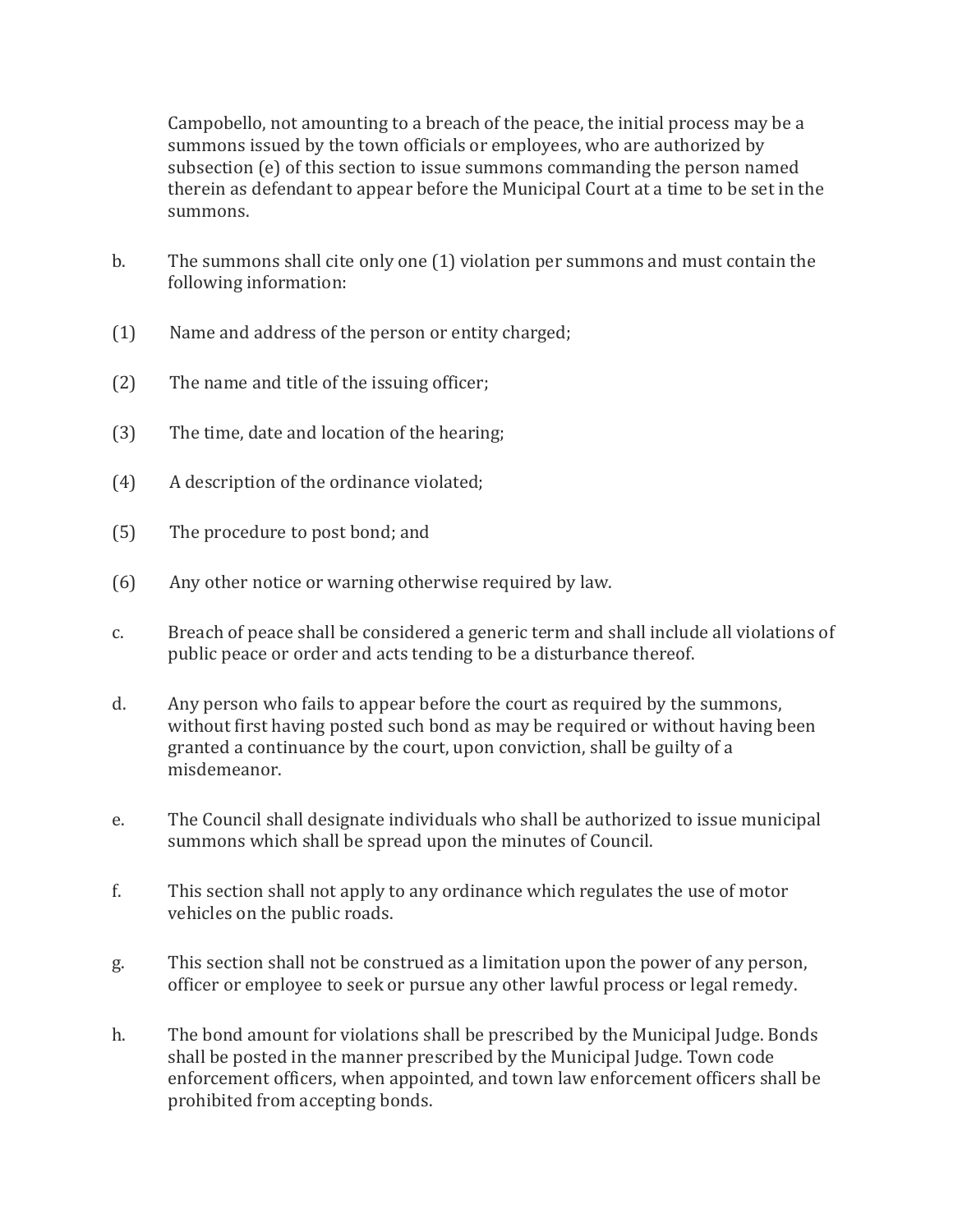i. Any summons issued under the provisions of this article shall not be used to perform a custodial arrest.

## **ARTICLE II. ALCOHOLIC BEVERAGES**

Editor's Note. Although South Carolina law has preempted municipalities in this field, this article has been included to assist the members of the Police Department when enforcing the provisions hereof. The various references to state law should prove helpful.

## **13.201. DEFINITIONS.**

a. ALCOHOLIC LIQUORS as used in this chapter shall mean any spirituous malt, vinous, fermented, brewed or other liquors or any compound or mixture thereof by whatever name called or known which contains alcohol and used as a beverage.

(1976 SC Code §61-3-20)

b. NONALCOHOLIC AND NONINTOXICATING as applied to beverages shall mean all beers, ales, porter and other similar malt or fermented beverages containing not in excess of 5 percent (5%) of alcohol by weight and all wines containing not in excess of 21 percent (21 %) of alcohol by volume.

(1976 SC Code §61-9-10)

## **13.202. JURISDICTION.**

The Municipal Court shall try and determine all cases involving any violation of this article occurring within the corporate limits and shall have jurisdiction over such criminal cases, with the right and duty of sending such cases, occurring within the corporate limits but beyond its jurisdiction to try, to the higher courts

(1976 SC Code §5-7-30, §61-13-770)

## **13.203. PRIOR OFFENSES.**

A conviction, plea of guilty, plea of nolo contendere or forfeiture of bond for the violation of any of the laws of this state, or of the United States relating to alcoholic liquor shall constitute prior offense for the purpose of any prosecution, or for the purpose of imposition of sentence for any subsequent violation of this chapter

## **13.204. SALES. PROHIBITED HOURS.**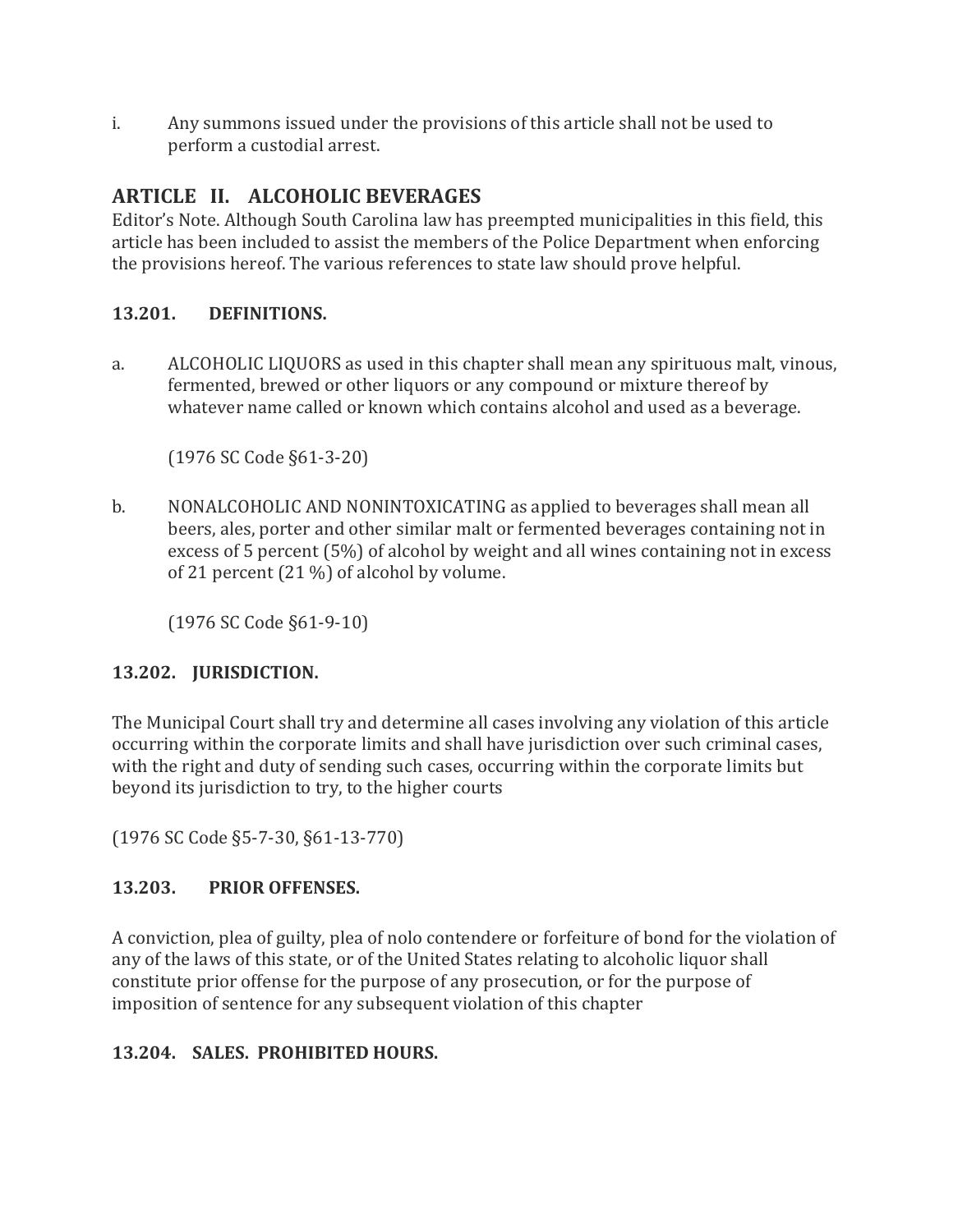- a. All businesses which possess an on-premises consumption permit for alcohol beverages shall be closed for business between the hours of 2:00 A. M. and 5:00 A.M, Monday through Saturday, and shall remain closed between the hours of 12:00 midnight on Saturday and 5:00 A.M. Monday.
- b. It shall be unlawful for any person or business to sell or offer for sale any beer or wine between the hours of 2:00 A. M. and 5:00 A. M. Monday through Saturday, and between the hours of 12:00 midnight Saturday and sunrise Monday morning, except those establishments licensed by the state to sell alcoholic beverages in containers of two (2) ounces or less during lawful hours.

(1976 SC Code §61-9-90)

#### **13.205. UNLAWFUL TO SELL UNLESS TAX PAID.**

- a. It shall be unlawful for any person to sell or permit to be sold any beer, ale, porter, wine, malt or other beverage authorized to be sold under South Carolina statutes regulating same, on which tax levied be not paid.(1976 SC Code §61-9-20)
- b. The first offense shall be a misdemeanor and within the jurisdiction of the Magistrate's Court.

#### **13.206. MINORS. SALE.**

It shall be unlawful for any person to sell beer, ale, porter, wine or other malt or fermented beverage to a minor under the age of twenty-one (21) years. (1976 SC Code §61-9-40, §61- 9-80)

#### **13.207. SAME. FALSE AGE.**

It shall be unlawful for any person to whom beer or wine cannot be lawfully sold to knowingly give false information concerning his age for the purpose of purchasing beer or wine.

#### **13.208. SAME. PURCHASE OR POSSESSION.**

a. It shall be unlawful for any minor under the age of twenty-one (21) years to purchase, or knowingly have in his possession any beer, ale, porter, wine or any other similar malt or fermented beverage. Any such possession shall be prima facie evidence that it was knowingly possessed.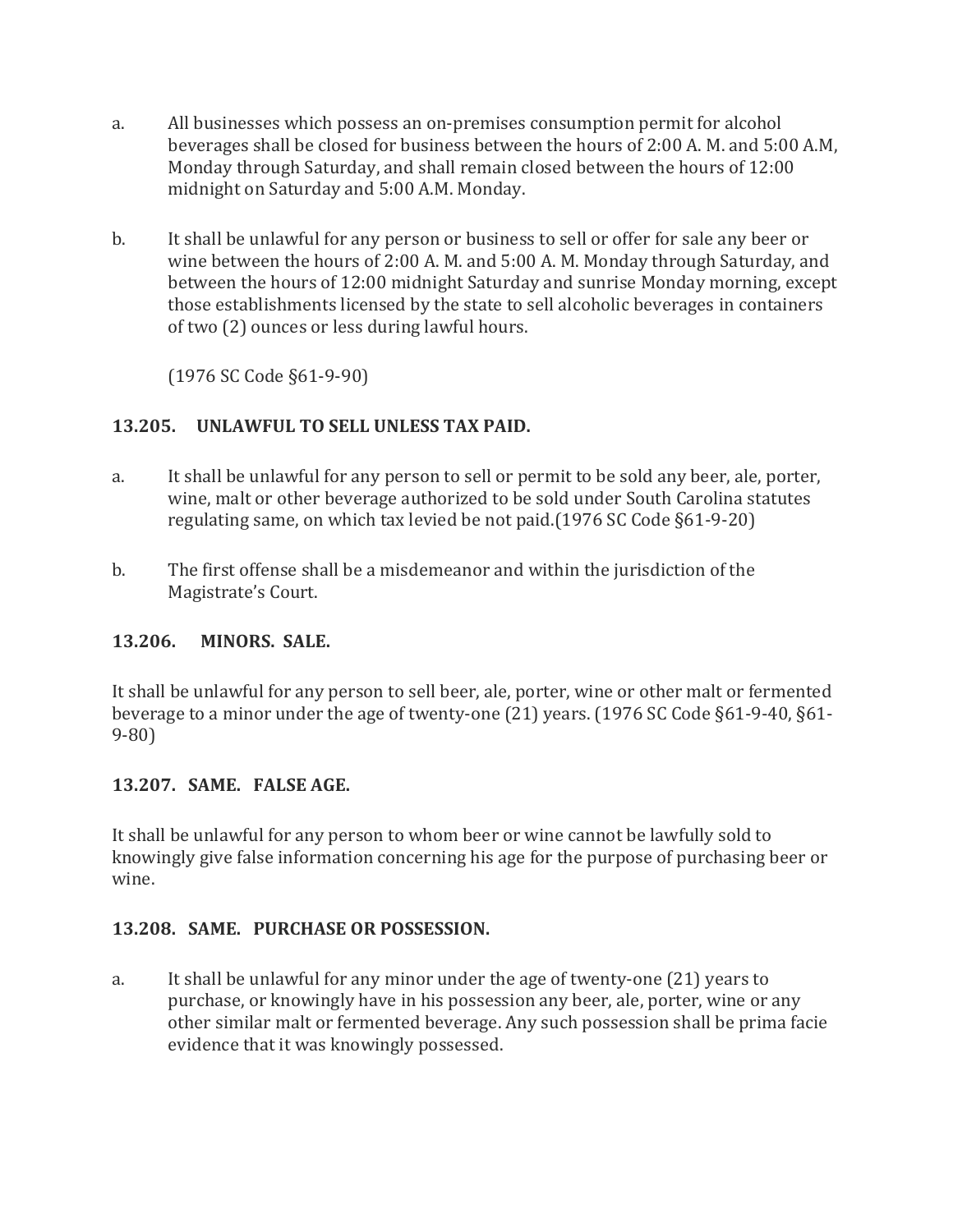b. This section shall not apply to any employee lawfully engaged in the sale or delivery of any such beverage in an unopened container.

#### **13.209. SAME. PURCHASE FOR TRANSFER.**

It shall be unlawful for any person to transfer beer, wine or alcoholic liquor to persons under twenty-one (21) years of age for the purpose of consumption. (1976 SC Code §61 -1 3-287)

#### **13.210. SAME. EMPLOYMENT.**

It shall be unlawful for any person under the age of twenty-one (21) years to work as an employee, or otherwise, in a retail, wholesale or manufacturing liquor business or business establishment or for any person knowingly to employ any person under the age of twentyone (21) years in such business. (1976 SC Code §61-13-340)

#### **13.211. LICENSED PREMISES. DRINKING. POSSESSION PROHIBITED HOURS.**

- a. It shall be unlawful for any person to drink alcoholic liquors on the premises of any retail, wholesale or manufacturing alcoholic liquor business or business establishment. (1976 SC Code §61-13-350)
- b. Any person who drinks beer or wine or possesses beer or wine in an open container between the hours of 12:00 midnight Saturday night and sunrise Monday morning, at any place licensed to sell beer or wine, upon conviction, shall be guilty of a misdemeanor. (1976 SC Code §61-9-110)
- c. It shall be unlawful to sell, give away, disperse or permit the consumption of any wine, beer or malt liquor in a place of business, including the premises, between the hours of 12:00 midnight and 7:00 a.m.

#### **13.212. SAME. ACTS PROHIBITED. REVOCATION Of LICENSE.**

No holder of a permit authorizing the sale of beer or wine or any servant, agent or employee of the permittee shall knowingly do any of the following acts upon the licensed premises covered by such holder's permit:

- 1. Sell beer or wine to any person while such person is in an intoxicated condition;
- 2. Permit gambling or games of chance;
- 3. Permit any lewd, immoral or improper entertainment, conduct or practices;
- 4. Permit any act, the commission of which tends to create a public nuisance or which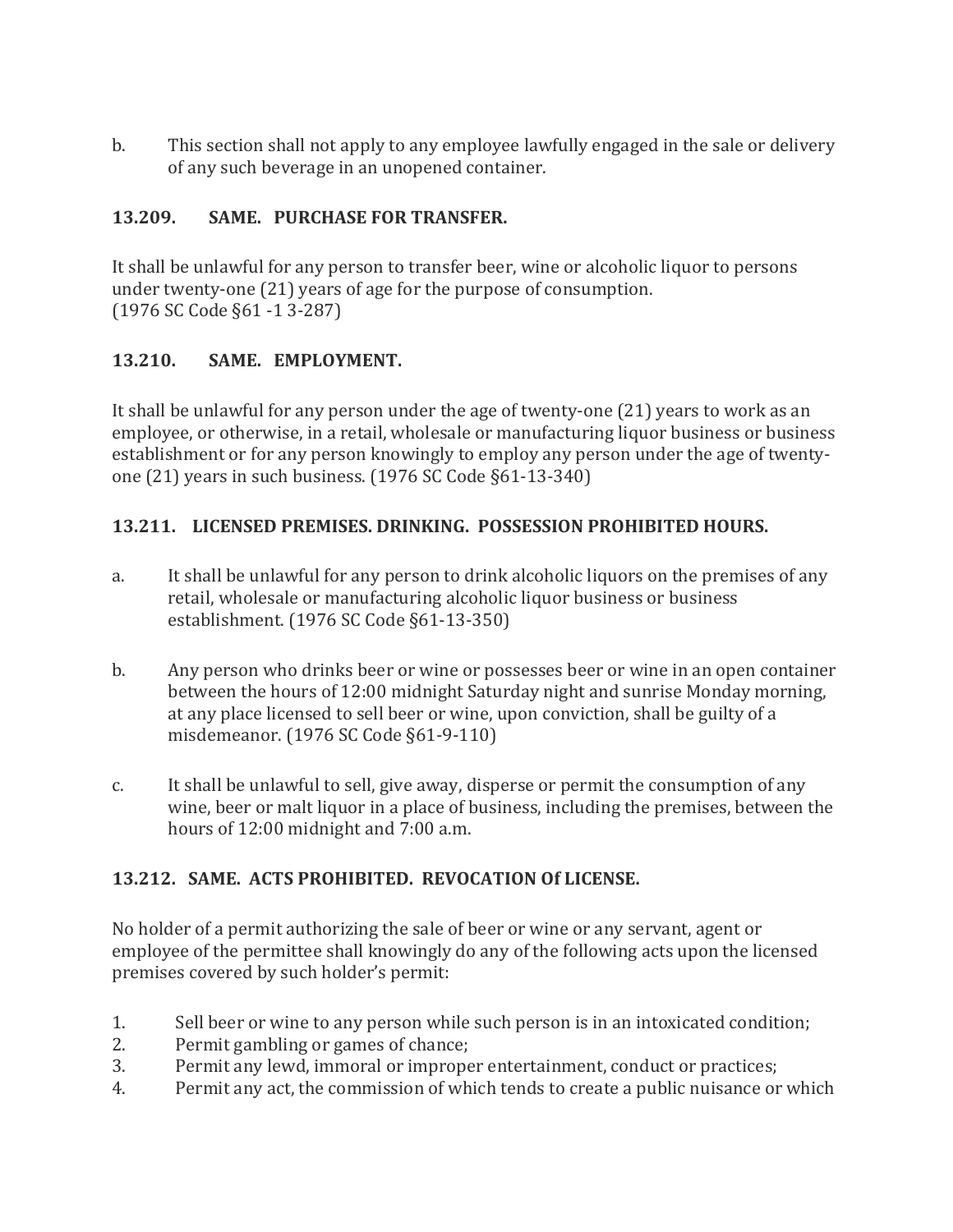constitutes a crime under local ordinances or the laws of the state;

5. Sell, offer for sale or possess any beverage or alcoholic liquor the sale or possession of which is prohibited on licensed premises under the laws of this state.

A violation of any of the foregoing provisions shall be grounds for the revocation or suspension of such holder's permit by the state. (1976 SC Code §61-9-410)

## **13.213. SAME. SALES AFTER LICENSE REVOKED, CANCELED OR SUSPENDED.**

It shall be unlawful for any licensee, or any holder of a license, to sell beer or wine at wholesale or retail, to sell or offer to sell beer or wine after such license shall have been revoked or canceled or during the period of a suspension of such license. (1976 SC Code §61-9-440)

## **13.214. PUBLIC CONVEYANCES OR VEHICLES. SALES. DRINKING.**

- a. It shall be unlawful for anyone to sell from any vehicle any quantity of alcoholic liquors, stamped or unstamped. (1976 SC Code §61 -1 3-374)
- b. Any person who shall drink alcoholic liquor in any public conveyance, upon conviction, shall be deemed guilty of a misdemeanor.

## **13.215. PERMITTEE SELLING DRAFT BEER TO BE APPROVED BY DHEC.**

No person holding a retail permit to sell beer, ale, porter and other similar malt or fermented beverages, issued by the state, shall sell such beverages on draft, on tap or from kegs or other containers on the premises described in the permit, unless approved by the rules and regulations of DHEC governing eating and drinking establishments and other retail food establishments. (1976 SC Code §61-9-81 0)

## **13.216. SAME. PERMIT AND HEALTH CERTIFICATE TO BE POSTED.**

Both the permit issued by the state and the certificate of approval issued by DHEC shall be conspicuously posted on the premises. (1976 SC Code §61-9-820)

## **13.217. MANUFACTURE TO SELL, BUY, ETC, UNLAWFUL.**

It shall be unlawful for any person, firm or corporation to manufacture, store, receive, transport, buy, sell, barter, exchange or deliver any unlawfully manufactured alcoholic beverages in the corporate limits.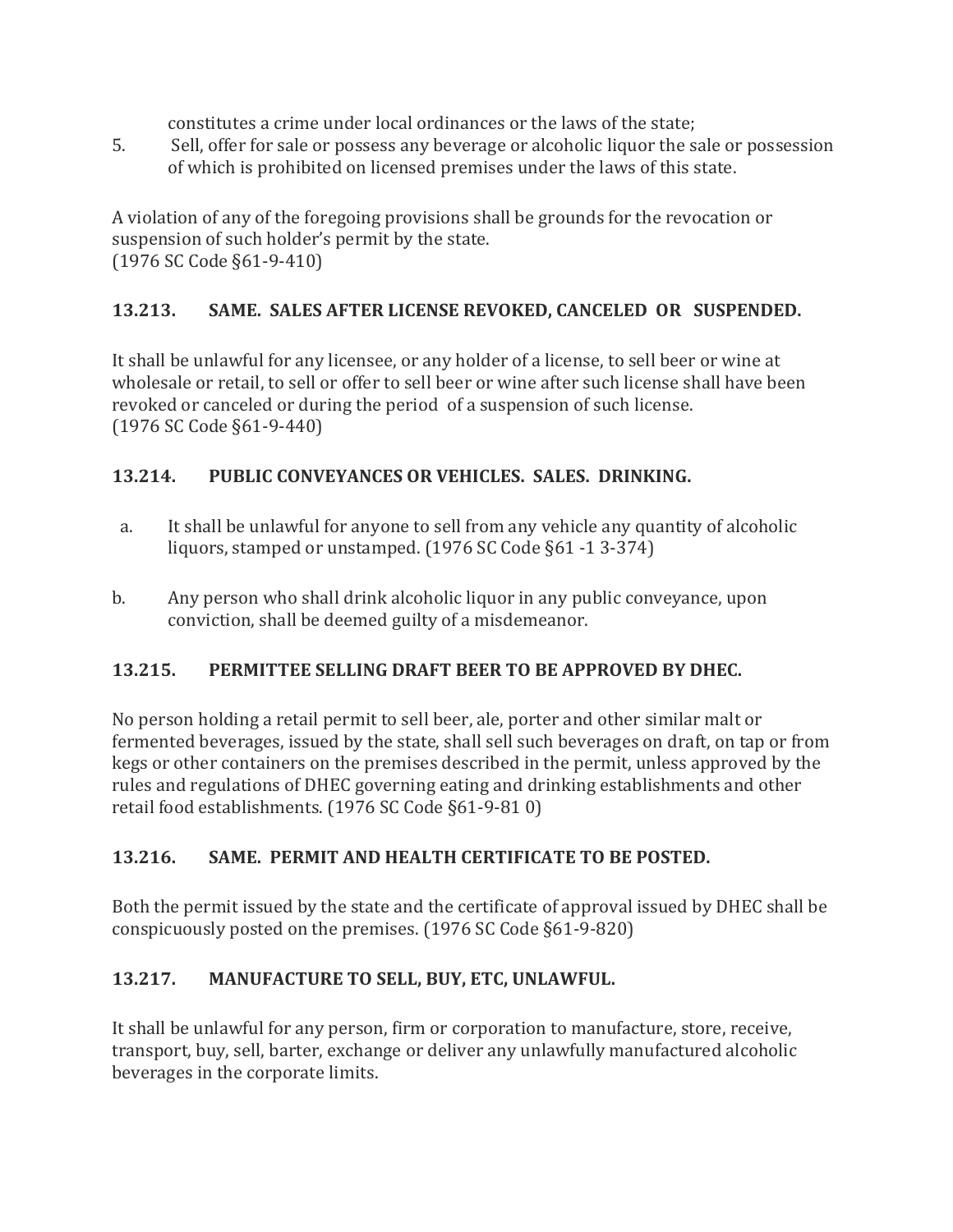#### **13.218. PURCHASE.**

It shall be unlawful for any person to purchase or otherwise procure any alcoholic liquor other than that purchased from licensed dealers within the state. (1976 SC Code §61 -1 3-230)

#### **13.219. CONSUMPTION AT CERTAIN PLACES. PUBLIC PROPERTY.**

- a. It shall be unlawful for any person to consume alcoholic beverages at places where athletic contests are being conducted and on the grounds of a school, church or business parking lot.
- b. It shall be unlawful for any person to consume or have in his possession beer, wine, or liquor in an open container on the sidewalks, street, alleyways, roads or other public place within the corporate limits of The Town of Campobello.
- c. Possession of such container shall constitute prima facia evidence of a violation of this section.
- d. This section shall not be construed to prohibit the possession of beer, wine or liquor in a closed container.

## **ARTICLE III. AMUSEMENTS. DEVICES**

Editor's Note. Municipalities have the power to declare nuisances but must enact them by specific ordinance and, even then, they are subject to judicial review. (Morrison v. Rawlinson, 193, S.C. 25, 7 S.E. 2d 635 (1940).) (See §15.301, this code, for advertising noises.)

Video poker machines are a current contentious problem for the South Carolina General Assembly, in spite of recent court rulings. Until this matter has been resolved by the state, this article has been added to provide guidance for the Council if and when applications are received for such machines. (Gambling is prohibited. See §14.303 of this code.)

The Business License Ordinance of Campobello governs amusement devices as to application for permits, inspections, verifications and revocations, etc. This article derives from generally accepted municipal. Practices.

#### **13.301. DEFINITION OF TERMS.**

As used in this article, unless the context otherwise indicates: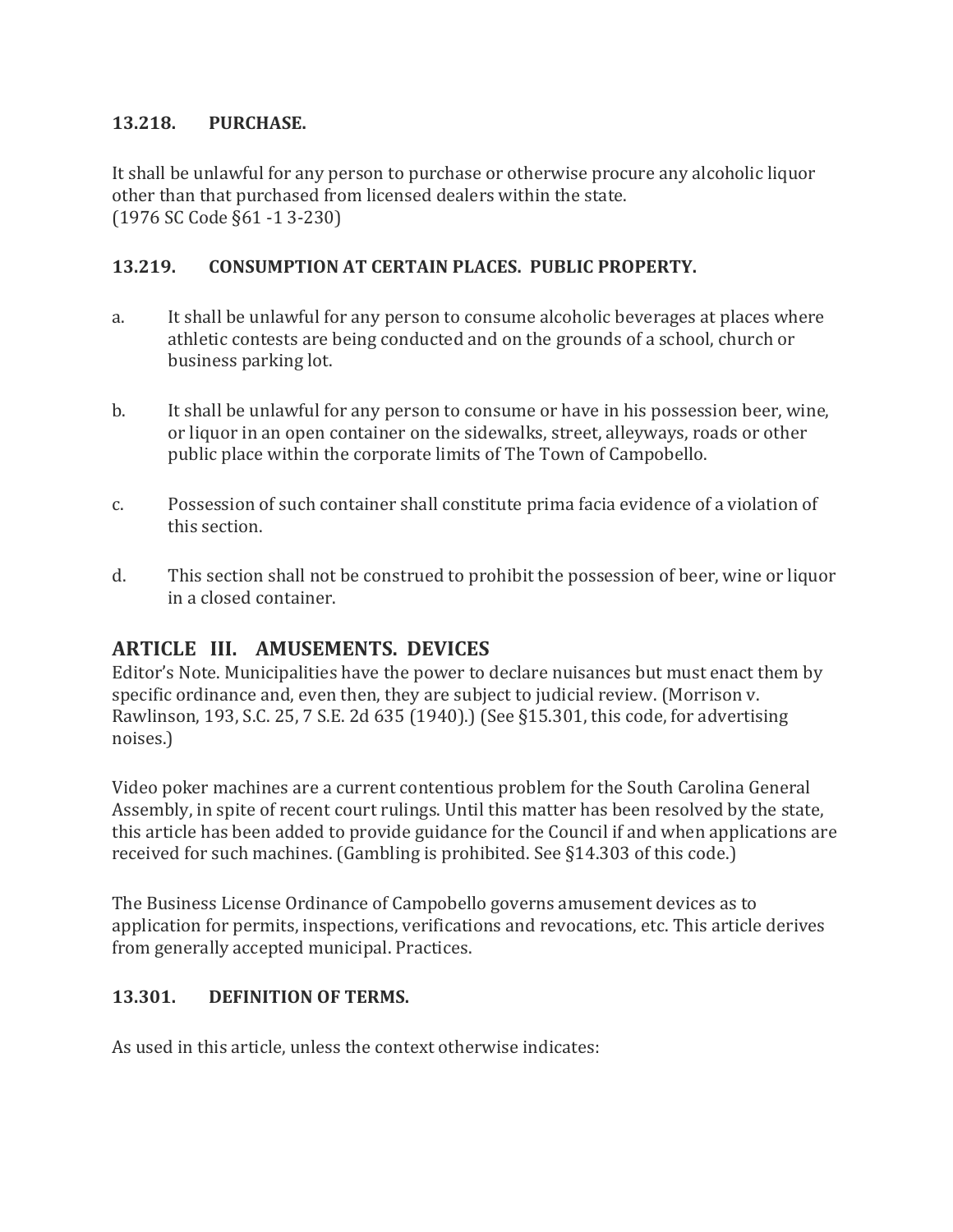AMUSEMENT DEVICE shall mean any machine for the playing of amusements or video games, without free play feature operated by a slot wherein is deposited any coin or thing of value.

- 1. It also shall include any machine for the playing of games or amusements, which has a free play feature, operated by a slot wherein is deposited any coin or thing of value and such machine is of the nonpayment pin table type with levers or flippers operated by the player by which the course of the balls can be altered or changed.
- 2. It also shall include any machine of the nonpayment type, in-line pin game or video game with free play feature operated by a slot wherein is deposited any coin or thing of value except machines of the non-payout pin table type with levers or flippers operated by the player by which the course of the balls can be altered or changed.

OPERATOR shall mean any person, firm, corporation, partnership or association who maintains for use or permits the use of, on any place or premises occupied by him, any amusement device as defined above.

OWNER shall mean any person, firm, corporation, partnership or association engaged in the business of selling or leasing amusement devices as defined above.

## **13.302. HOURS OF OPERATION. CONDITIONS AND RESTRICTIONS.**

All businesses operating video poker and amusement machines licensed pursuant to the 1976 South Carolina Code §12-21-2720 (A) (3) shall cease operation of said machines between the hours of 2:00 A. M. and 5:00 A. M. Monday through Saturday and between the hours of 12:00 midnight Saturday and 5:00 A. M. Monday. (1976 SC Code §61-9-90)

## **13.303. GAMBLING DEVICES NOT PERMITTED.**

Nothing in this article shall in any way be construed to authorize, license or permit any gambling or gambling devices, the operation of which is made unlawful under the laws of this state. (See also §14.418, this code.)

## **13.304. MUSICAL DEVICES. HOURS OF BUSINESS.**

It shall be unlawful for any place of business having in its possession for use any piccolo, nickelodeon, radio, television or other music-making machine, to be open between the hours of 12:00 midnight and 8:00 a.m. the following day.

## **13.305. SAME. REGULATING BUSINESSES.**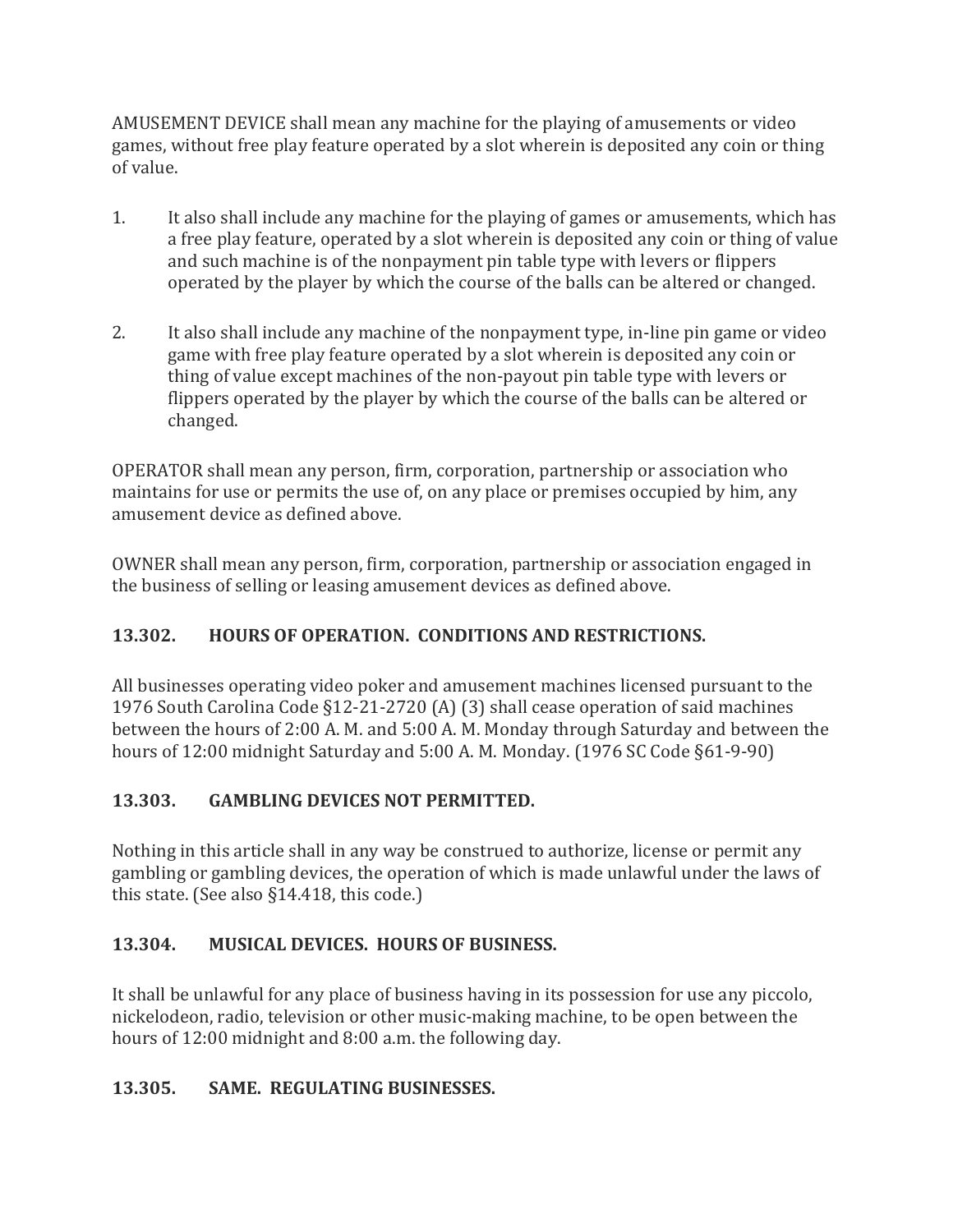It shall be unlawful for any person to operate any coin-operated mechanical device for making music in any place of business between the hours of 12:00 midnight and 8:00 a.m. or to operate such device between the hours of 12:00 midnight on Saturday and 8:00 am. on the following Monday.

## **13.306. SAME. OPERATED LOUDLY.**

It shall be unlawful to operate at any time, any musical device of any nature, however operated, that is operated so loudly as to make a noise to disturb the repose of the community; provided, that this section shall not prohibit the operation of a radio, television, electronic games or other instruments in the home, which are so operated as not to disturb the peace.

## **13.307. AMUSEMENT PLACES TO HAVE ENTRANCES OPENING ONTO STREET.**

All places of public amusements, for safety purposes, shall have entrances which open onto a public street.

## **13.308. CARNIVALS AND STREET SHOWS PROHIBITED WITHOUT PERMIT.**

- a. All carnival or street shows or any business of the like are hereby forbidden to show, parade or otherwise engage in business without the written permission of the Council.
- b. Permits, when issued, shall specify the date, time, place, length of show, duration of appearance and all other details as may be required by Council.

#### **13.309. DISTURBANCE AT ENTERTAINMENTS, GATHERINGS, ETC.**

It shall be unlawful for any person to behave disorderly in any public hall or other place of amusement, entertainment or gathering or to enter the same in a drunken condition or to interrupt any play, performance, lecture, entertainment or service therein or any player, speaker or other person taking part therein.

## **ARTICLE IV. OFFENSES AGAINST MORALITY, DECENCY AND PUBLIC WELFARE**

Editor's Note. This article derives from the 1976 South Carolina Code of Laws, and generally accepted municipal practices and appropriate state statutes.

## **13.401. IMMORAL PURPOSES. SOLICITATION, PREMISES.**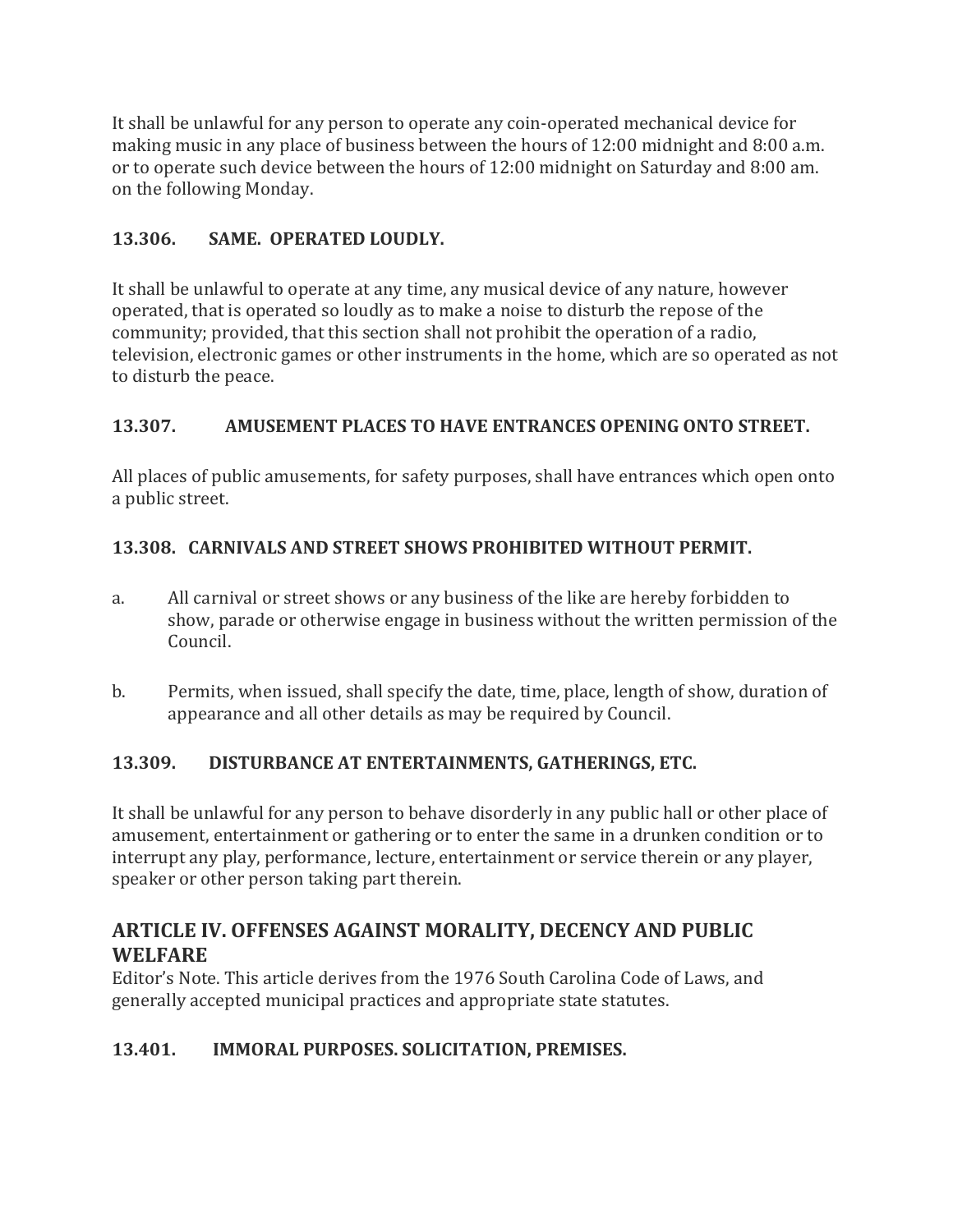It shall be unlawful for any person to invite or entice any person upon any street, public square or enclosure to accompany, go with or follow such person to any place for immoral purposes, or to incite, entice or address any person from any door, window, porch or portico of any house or building, to enter any house, go with or accompany such person to any place for immoral purposes. (1976 SC Code §16-15-90)

## **13.402. SAME. TRANSPORTATION OF PERSONS.**

It shall be unlawful for any person to transport, carry, convey or assist by aiding, abetting, encouraging, requesting or other, in transporting, carrying, conveying in or accompanying by any ways and means whatsoever any person for any immoral purpose. (1976 SC Code §16-15-90)

## **13.403. SAME. INFORMATION OR DIRECTION.**

It shall be unlawful for any person to give information about any house or place for immoral purposes, whether the communication be by word of mouth, or direction, telephone or in writing. (1976 SC Code §16-15-90)

## **13.404. SAME. LEASE. USE OF PLACES, ETC.**

It shall be unlawful for any person to take, rent, use or occupy any place for immoral purposes.

## **13.405. BAWDY. HOUSES.**

The keeping of a bawdy house, disorderly house or a house of prostitution within the corporate limits shall be deemed a misdemeanor for the owner or lessee of any dwelling house, or other building situated within the corporate limits, to let or sublet such dwelling house or other building to any person to be used, or with the knowledge that the same is intended to be used, and kept as a bawdy house or house of prostitution. (1976 SC Code §16-15-90, §16-15-110)

13.406. ADULT CLUBS.

- a. Adult clubs are defined as businesses catering to adults for the purpose of exciting its customers in a salacious manner.
- b. Such clubs are hereby declared unlawful in The Town of Campobello.

## **13.407. OBSCENE MATERIAL DISPLAY OR SALE.**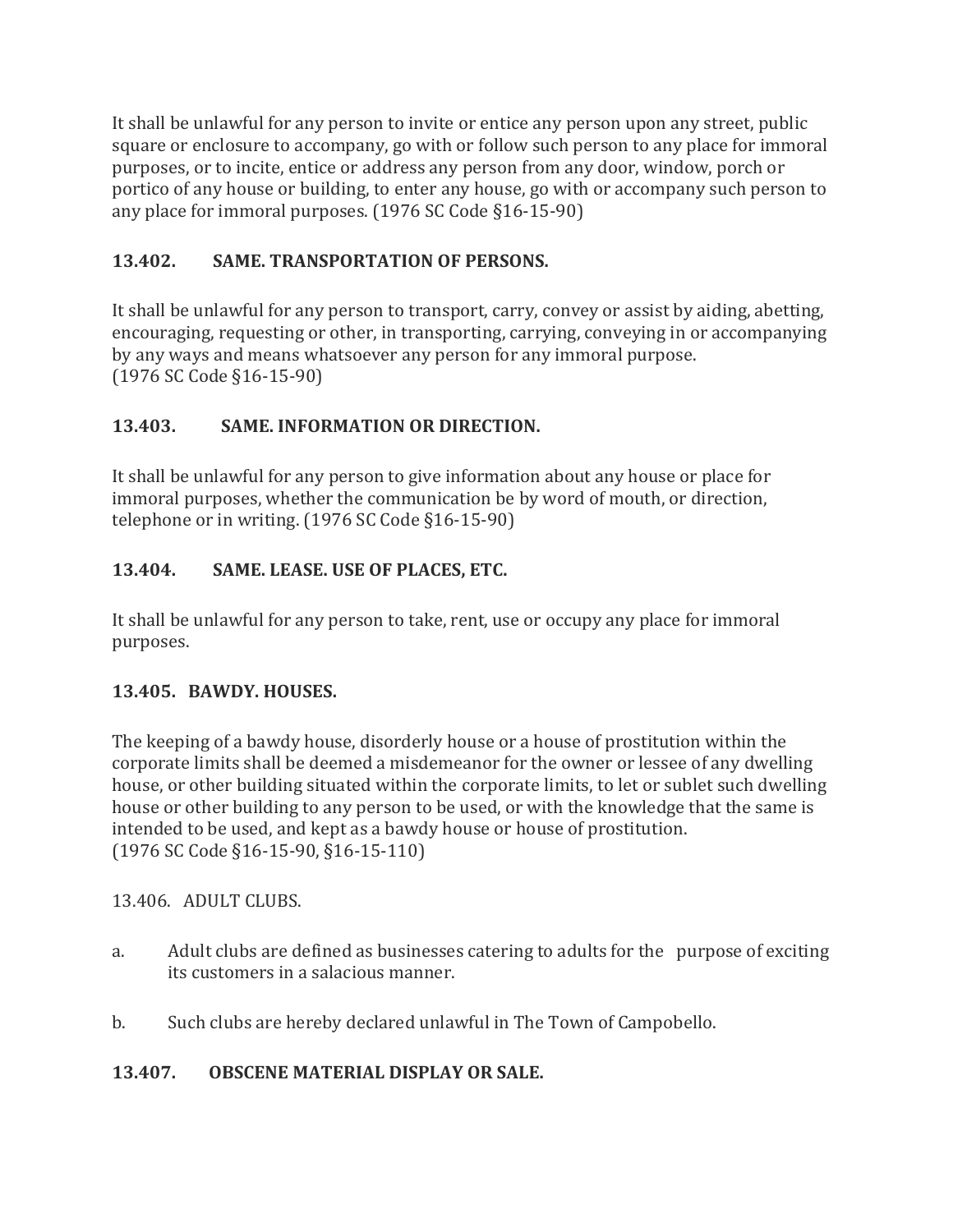It shall be unlawful for any person to post or make any indecent, obscene or profane writing or pictures, or to make, sell, exhibit or offer for sale any indecent or lewd book, picture or anything of like character. (1976 SC Code §14-25-90, §16-15-150, et seq.)

## **13.408. INDECENT EXPOSURE. LANGUAGE.**

It shall be unlawful for any person to make any indecent exposure of his person or to curse or use any obscene or indecent language or to permit same on any of the streets, alleys or other public ways or places in the town. (1976 SC Code §16-15-130)

## **13.409. PEEPING TOMS.**

It shall be unlawful for any person to enter upon the private property of another to spy or look into the windows or doors of any building located on private property; provided, this section does not apply to police officers in the actual discharge of their duties.

## **13.410. DISTURBING THE PEACE.**

It shall be unlawful for any person to conduct himself in such a manner as to result in a disturbance of the peace to the inhabitants of the town or to knowingly aid, assist or abet therein.

#### **13.411. LOITERING.**

- a. It shall be unlawful for any person to loiter in or upon any street, park, public place or in any public building or obstruct the access to any public building or any part thereof, or obstruct the passage of any person through any public street, park or public place.
- b. For the purpose of this section, the term "loiter' shall encompass, but shall not necessarily be limited to, one or more of the following acts:
- (1) Obstruction of the unhampered passage of pedestrians or vehicles;
- (2) Obstructing, molesting or interfering with any person lawfully upon any street, park or other public place; or
- (3) Refusing to move when requested to do so by a Peace Officer, provided the Peace Officer has exercised his discretion reasonably under the circumstances in order to preserve or promote public peace and order.

## **13.412. PUBLIC DRUNKENNESS.**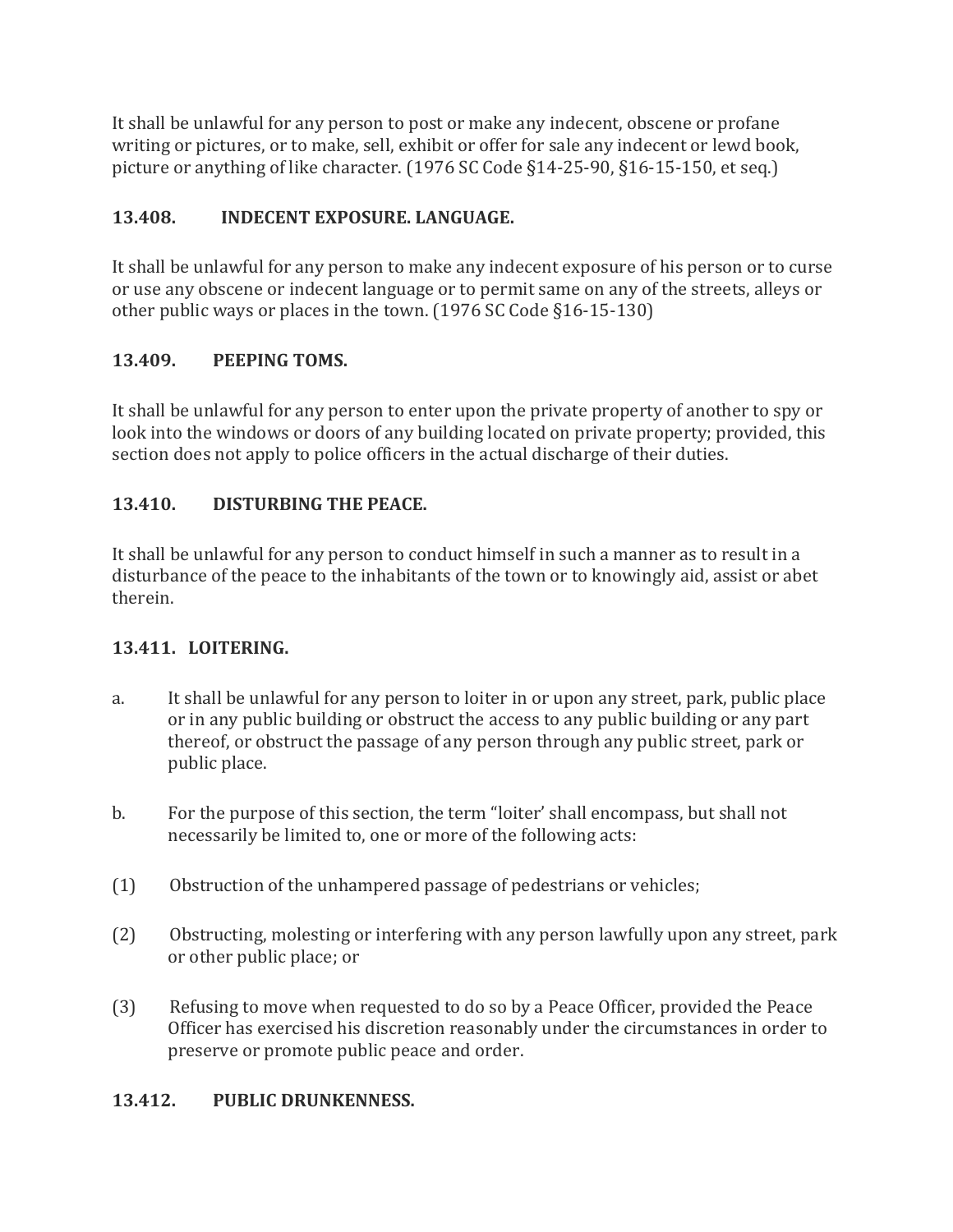It shall be unlawful for any person to create a nuisance or disturbance upon the public streets or in any public place in a drunken condition. (1976 SC Code §16-17-530)

## **13.413. INTOXICATING BEVERAGES. DRINKING IN PUBLIC.**

It shall be unlawful for any person or persons to drink any kind of intoxicating alcoholic beverages on the streets, alleyways, highways or other such public places. (1976 SC Code §1 4-25-90) (See §14.214, this code, for drinking in public conveyances.)

## **13.414. INTERFERENCE WITH STREETS. SIDEWALKS ETC.**

It shall be unlawful for any person to close or in any manner interfere with the free use of any public street or thoroughfare, sidewalk or alley without the previous written consent of the Council.

## **13.415. SPITTING.**

It shall be unlawful for any person to spit upon any sidewalk or other public place, or upon the floor, walls or any other part of any building or room which is used by the public. (1976 SC Code §1 4-25-90)

## **13.416. SCHOOL DISTURBANCES.**

It shall be unlawful:

- 1. For any person willfully or unnecessarily (a) to interfere with or to disturb in any way or in any place the students or teachers of any school, (b) to loiter about such school premises or (c) to act in an obnoxious manner thereon; or
- 2. For any person to enter upon any school premises or loiter around the premises, except on business, without the permission of the principal or person in charge. (1976 SC Code §16-17-420)

## **13.417. DANCE HALLS UNLAWFUL ON SUNDAYS.**

It shall be unlawful for any person to keep open or operate any public dance hall, or allow any person to continue thereat, between the hours of 12:00 midnight Saturday, and 7:00 a.m., Monday, and all such places shall be and remain closed to the public between such hours.

#### **13.418. GAMBLING PROHIBITED. EXCEPTIONS.**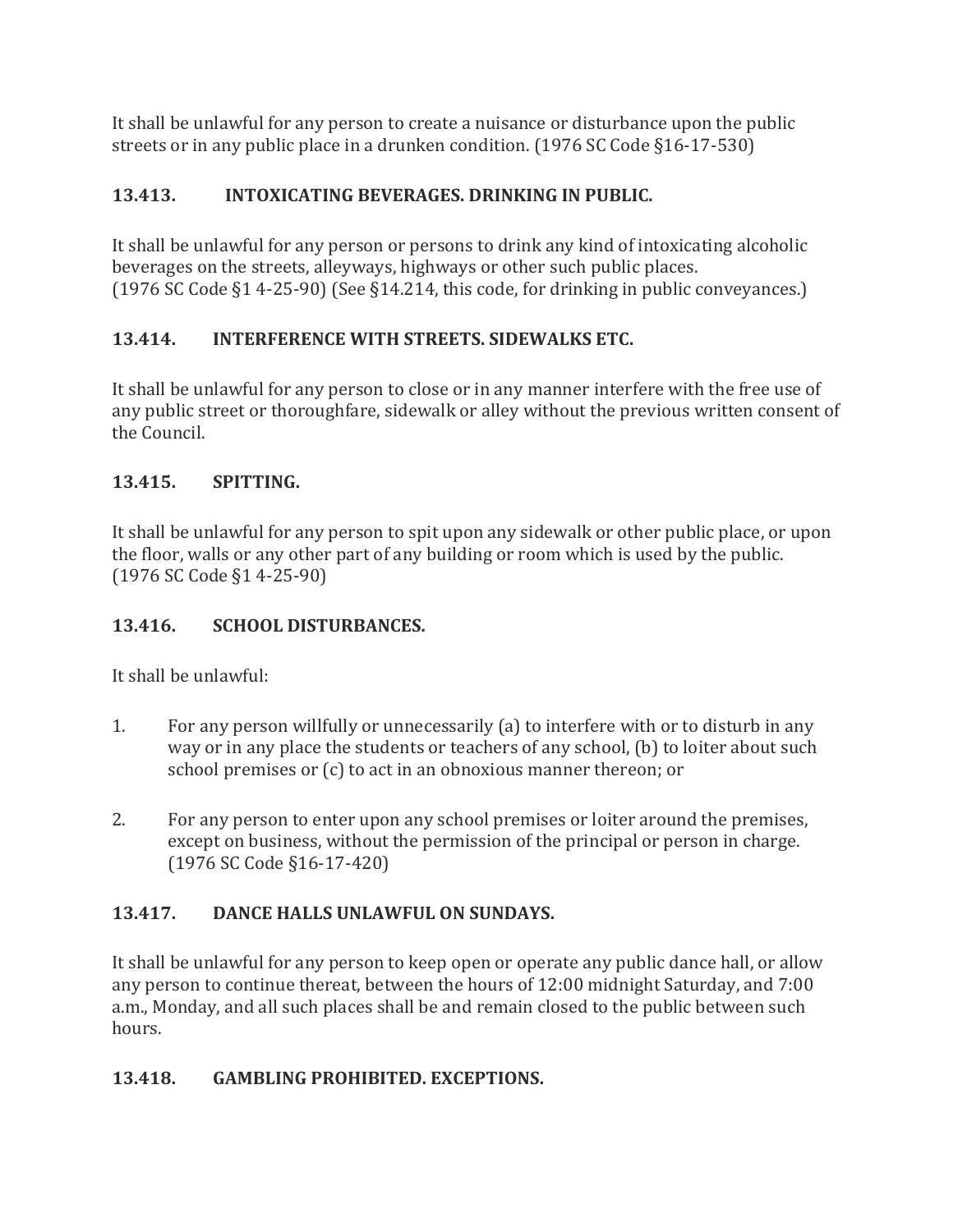- a. It shall be unlawful for any person to engage in gambling or games of chance, to keep or operate, or permit to be kept or operated, any slot machines, punch board, tip-board, or other device pertaining to games of chance of whatsoever name or kind.
- b. Exceptions shall include automatic weighing, measuring, musical and vending machines which are so constructed as to give a certain uniform and fair return in value for each coin or bill deposited therein, and in which there is no element of chance, as maybe permitted by state statutes. (See also 14.303, this code.) (1976 SC Code 16-19-40)

## **13.419. SAME. CONFISCATION AND DESTRUCTION OF PARAPHERNALIA.**

Upon the charging of any person in Municipal Court of a violation hereof, it shall be the duty of the police, whenever possible, to seize and take into possession any gaming device, machines, punch board, tip-board, or other device of whatever name or kind pertaining to games of chance. Upon conviction in Municipal Court, it shall be the duty of the police officers of the town to destroy the gaming device of whatever name or kind.

## **13.420. SAME. HOUSES UNLAWFUL.**

It shall be unlawful for any person or persons to keep or maintain a gambling house or room or place where people resort to engage in gambling or games of chance, or to permit gambling or games of chance in any building on their premises or under their control.

#### **13.421. FORTUNE-TELLING.**

It shall be unlawful, without a valid permit or license, to engage in the business, trade or profession of fortune-telling, palmistry, phrenology, clairvoyance or the prediction of future events by cards or other means or to offer to tell fortunes or predict future events by palmistry, astrology, clairvoyance, cards or other means as an inducement to promote some other business, trade or profession. (1976 SC Code 40-41-310)

## **ARTICLE V. OFFENSES AGAINST THE PEACE. PUBLIC POLICY**

Editor's Note, This article derives from the 1976 South Carolina Code of Laws, and generally accepted municipal practices.

#### **13.501. DISORDERLY CONDUCT. DEFINED.**

a. It shall be unlawful to conduct oneself in a disorderly manner with the purpose to cause public inconvenience, annoyance, alarm or recklessly create a risk thereof by: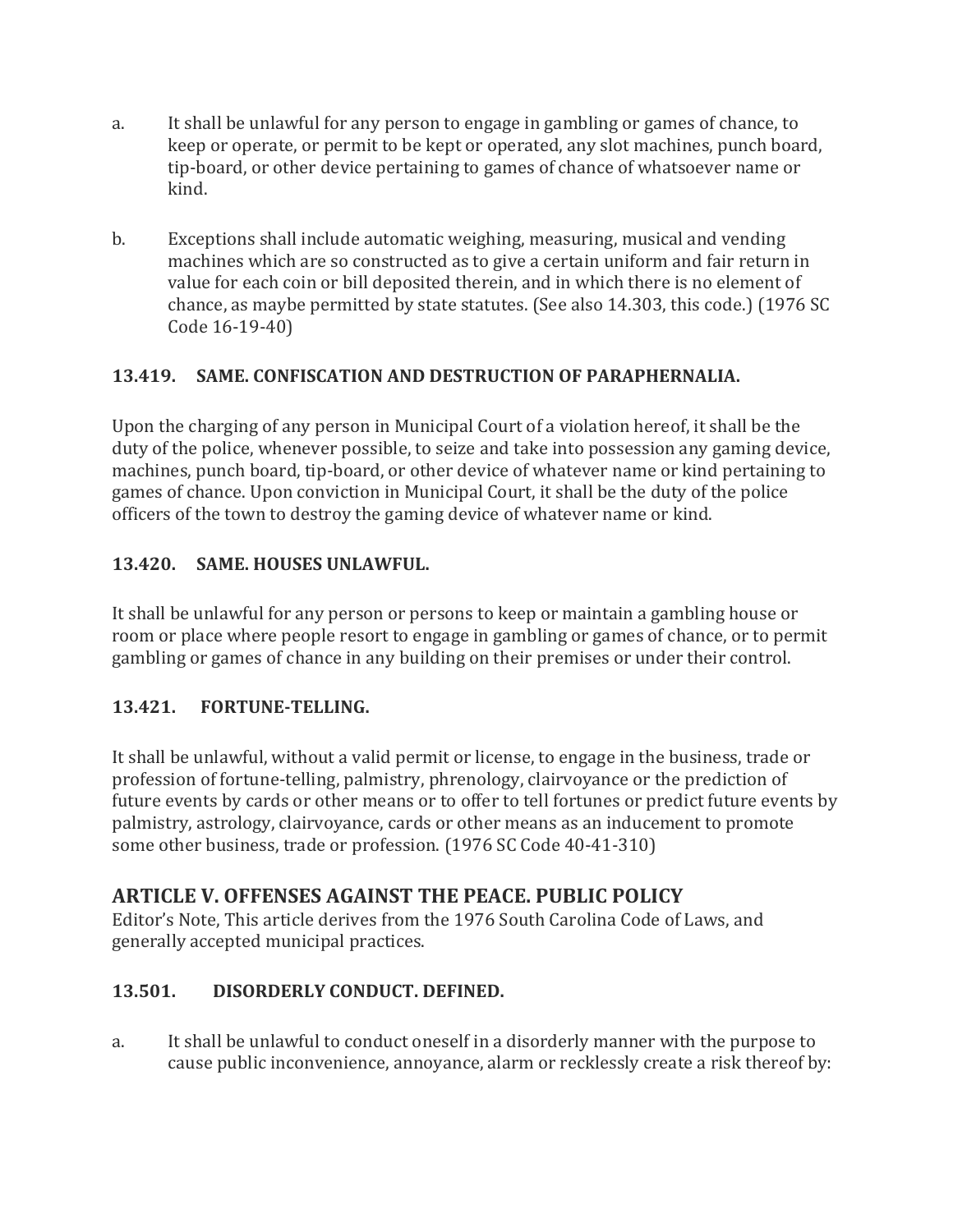- (1) Engaging in fighting, threatening, violent or tumultuous behavior, breach of the peace; or
- (2) Making unreasonable noise or offensively coarse utterance, gesture or display, or addresses of abusive language to any person present; or
- (3) Creating a hazardous or physically offensive condition by any act which serves no legitimate purpose of the act; or
- (4) Existence of any disorderly, lewd or indecent conduct by scurrilous, obscene, indecent or profane writing, picture, mark or figure on any wall, fence, house or structure.
- b. For the purpose of this section "public" means affecting or likely to affect any person or persons in a place to which the public or a substantial group has access; among the places included are highways, transport facilities, schools, prisons, apartment houses, places of business or entertainment, governmental buildings, any neighborhood, in automobiles, etc. (1976 SC Code §1 5-25-90, §16-17-530) (See §14.410 for "Disturbing the Peace.")

#### **13.502. FIREARMS. CARRYING. EXCEPTIONS**.

It shall be unlawful for any person to carry about the person, whether concealed or not, any pistol, except as follows:

- 1. Any person carrying a permit issued by lawful authority, pursuant to South Carolina statutes.
- 2. Marshals, sheriffs, police officers or other law enforcement officers, or peace officers of the federal government or other states when they are carrying out official duties while in this state.
- 3. Members of the Armed Forces of the United States or of the National Guard, organized reserves or the state militia when on duty.
- 4. Members of organizations authorized by law to purchase or receive firearms from the United States or this state, or regularly enrolled members of clubs organized for the purpose of target shooting or collecting modern and antique firearms while the members are at or going to or from their places of target practice, or their shows and exhibits.
- 5. Licensed hunters or fishermen while engaged in hunting or fishing.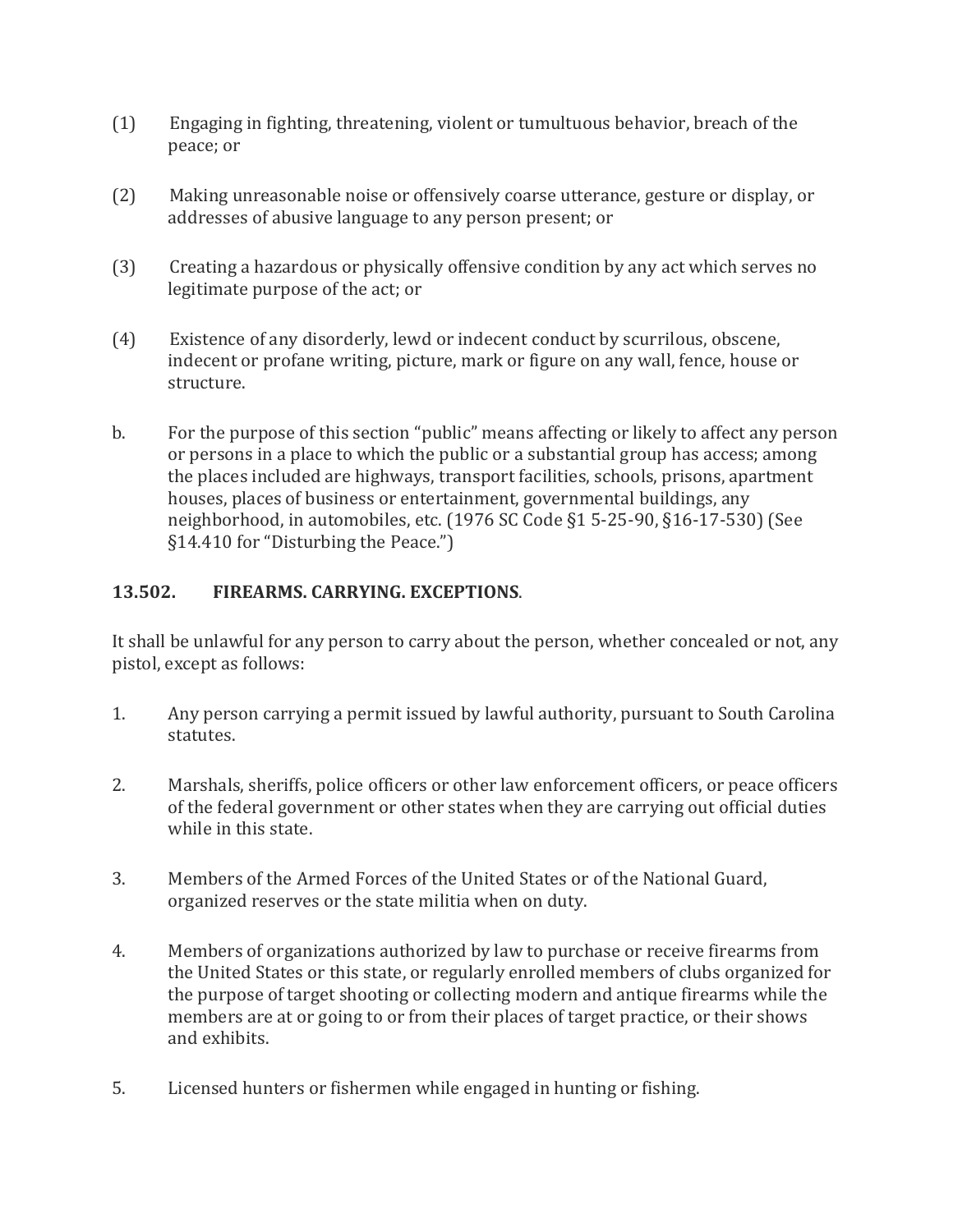- 6. Any person regularly engaged in the business of manufacturing, repairing, repossession or dealing in firearms, or the agent or representative of that person while possessing, using or carrying a pistol in the usual or ordinary course of business,
- 7. Guards of common carriers, banks and other financial institutions while engaged in that capacity and guards engaged in protection of property of the United States or any agency thereof.
- 8. Any authorized military or civil organizations while parading or the members thereof when going to and from the places of meeting of their respective organizations,
- 9. Any person in his home, or upon his real property, or fixed place of business.
- 10. Any person in any vehicle where the pistol is secured in a closed glove compartment or closed trunk.
- 11. Any person carrying a pistol unloaded and in a secure wrapper from the place of purchase to his home or fixed place of business or while in the process of the changing or moving of one's residence or the changing or moving of one's fixed place of business.
- 12. Any night watchman while engaged in his duties as a night watchman.

#### **13.503. SAME. DISCHARGE. DANGEROUS DEVICES.**

- a. It shall be unlawful for any person to point at or discharge or cause to be discharged at any person any loaded or unloaded firearm of any kind.
- b. It shall be unlawful, within the corporate limits, to fire, aim or discharge any air rifle, pellet rifle, sling shot or other device, in any manner, which may be intentionally used to harm any person or property. \*See Amended Firearms Ordinance 13.512(9-26-03)
- c. Nothing contained herein, however, shall be construed to abridge the right of selfdefense, to apply to theatricals or like performances or to peace officers in the discharge of their duties. (1976 SC Code §16-23-410)

#### **13.504. CONCEALED WEAPONS.**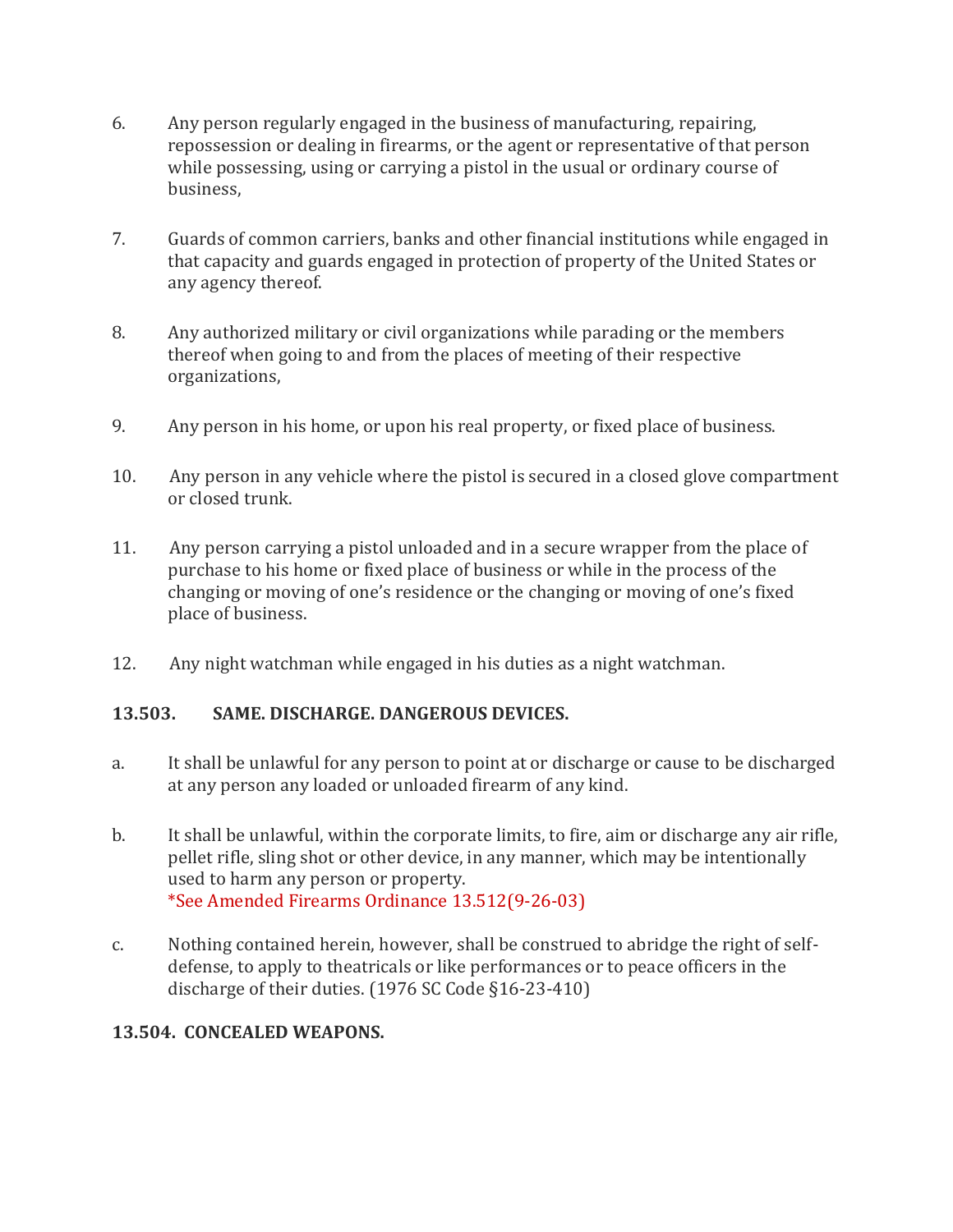Except as herein provided, it shall be unlawful for any person to possess or carry concealed about his person any dirk, metal knuckles, razor, ice pick, or other weapon usually used for the infliction of personal injuries. (1976 SC Code §16-23-460)

## **13.505. SAME. CARRYING WEAPONS. KNIVES.**

- a. It shall be unlawful for any person to carry about his person, whether concealed or not, any dirk, slingshot, metal knuckles, razor or other weapon usually used for the infliction of personal injury or injuries. This section shall not apply to peace officers while in the discharge of their duties.
- b. It shall be unlawful for any person within the town to possess or conceal upon his person any knife, measuring seven (7) inches or greater in length either when opened or unopened, or any switchblade knife.
- (1) For the purposes of this section, the term "switchblade knife" shall mean any knife having a blade which opens automatically, by hand pressure applied to a button or other device in the handle of the knife, by operation or inertia, gravity or both.
- (2) This section does not apply to pocket knives, which when open, do not exceed five and one-half (5 1/2) inches in overall length. (1976 SC Code §16-23-20)

## **13.506. CRIME WATCH AREA. CITY DESIGNATED.**

The Council hereby declares The Town of Campobello to be a "Crime Watch Area," and hereby authorizes the placing of signs upon highway rights-of-way upon highways entering the town designating the community as a "Crime Watch Area." Appropriate signs shall be placed in accordance with SCDOT regulations, as authorized by the General Assembly. (1976 SC Code 57-1-90)

## **13.507. SWEARING FALSELY WHEN TAKING OATHS.**

It shall be unlawful for any person to willfully and knowingly swear falsely under oath in giving evidence in the Municipal Court, or at any other time or place within the corporate limits where an oath has been taken before any person who may be qualified to administer oaths.

## **13.508. INTERFERING WITH WORSHIP, PUBLIC GATHERINGS OR MEETINGS.**

It shall be unlawful for any person to interfere with or disturb any religious worship or public gatherings or meetings. (1976 SC Code §16-17-520)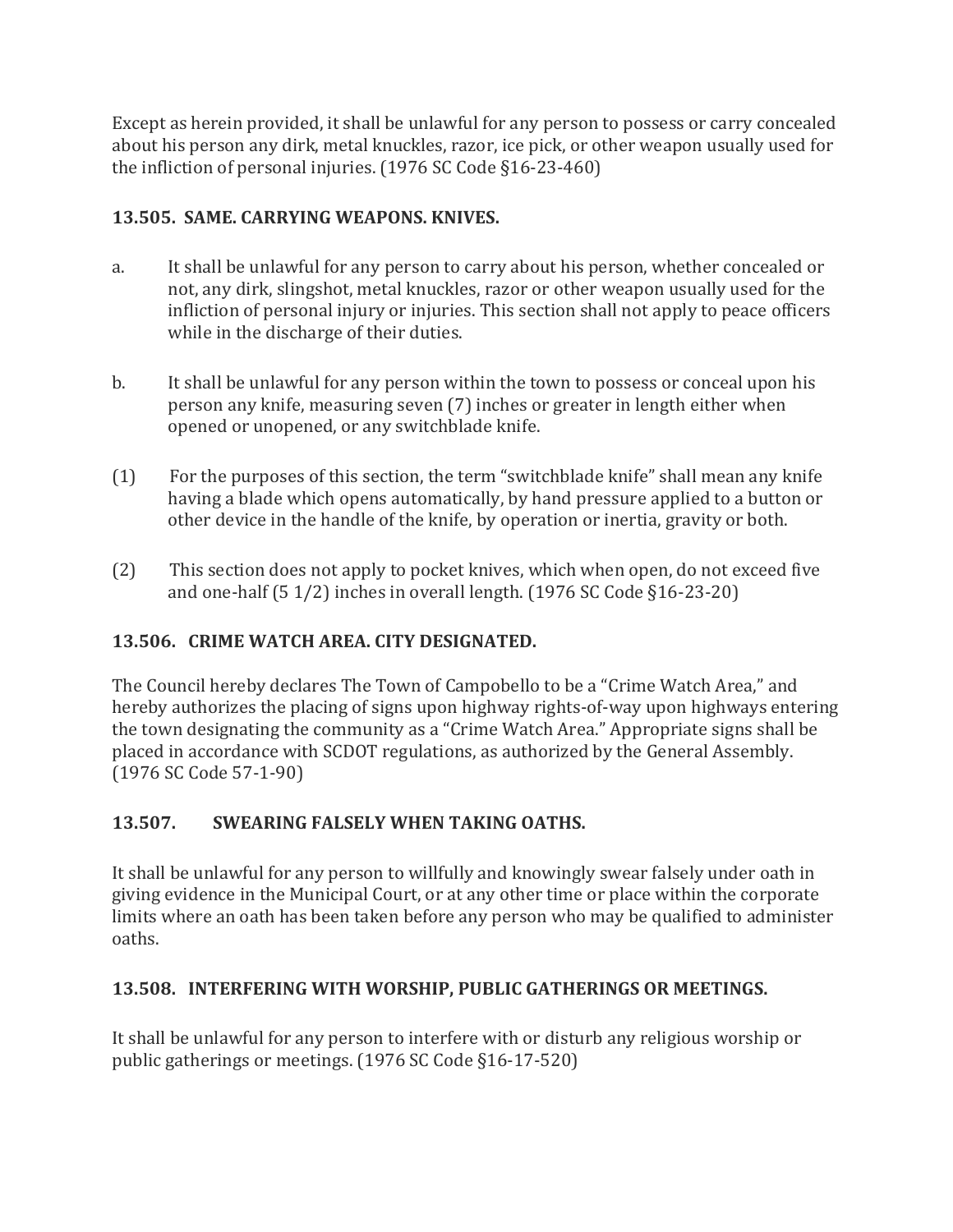#### **13.509. RIOTS. INSTIGATING, AIDING, PARTICIPATING.**

Any person, upon conviction of engaging in a riot, rout or affray when no weapon was actually used and no wound inflicted, shall be subject to and liable for each offense as a misdemeanor. (1976 SC Code §16-5-120, §16-5-1 30)

#### **13.510. NOISE. UNREASONABLE PROHIBITED.**

- a. The creation of any unreasonably loud, disturbing and unnecessary noises and noises of such character, intensity and duration as are reasonably calculated to be detrimental to the life or health of any ordinary, reasonable person are hereby prohibited.
- b. The following acts, among others, are declared to be loud, disturbing and unnecessary noises in violation of this section; provided however, that such enumeration shall not be construed to be exclusive of other noises:
- (1) The sounding of any horn or signal device on any automobile, motorcycle, bus, streetcar or other vehicle while not in motion, except as a danger signal if another vehicle is approaching apparently out of control, or if in motion only as a danger signal after or as brakes are being applied and deceleration of the vehicle is intended; the creation by means of any such signal device of any unreasonably loud or harsh sound; and the sounding of such device for any unnecessary and unreasonable period of time.
- (2) The playing of any radio, phonograph or any musical instrument in such manner, or with such volume, particularly during the hours between 11:00 p.m. and 7:00 a.m. as to create a noise such as is reasonably calculated to disturb a person of ordinary disposition under the same or similar circumstances residing in a dwelling or other type of residence in the vicinity.
- (3) The use of any automobile, motorcycle, streetcar or vehicle so out of repair, so loaded or operated in such manner as to create loud or unnecessary noises such as spinning or squealing tires, grating, grinding, rattling or other noise.
- (4) The blowing of any steam whistle attached to any stationary boiler except to give notice of the time to begin or stop work or as a warning of danger.
- (5) The discharge into the open air of the exhaust of any steam engine, stationary internal-combustion engine, motor vehicle or boat engine except through a muffler or other device which will effectively prevent loud or explosive noises there-from.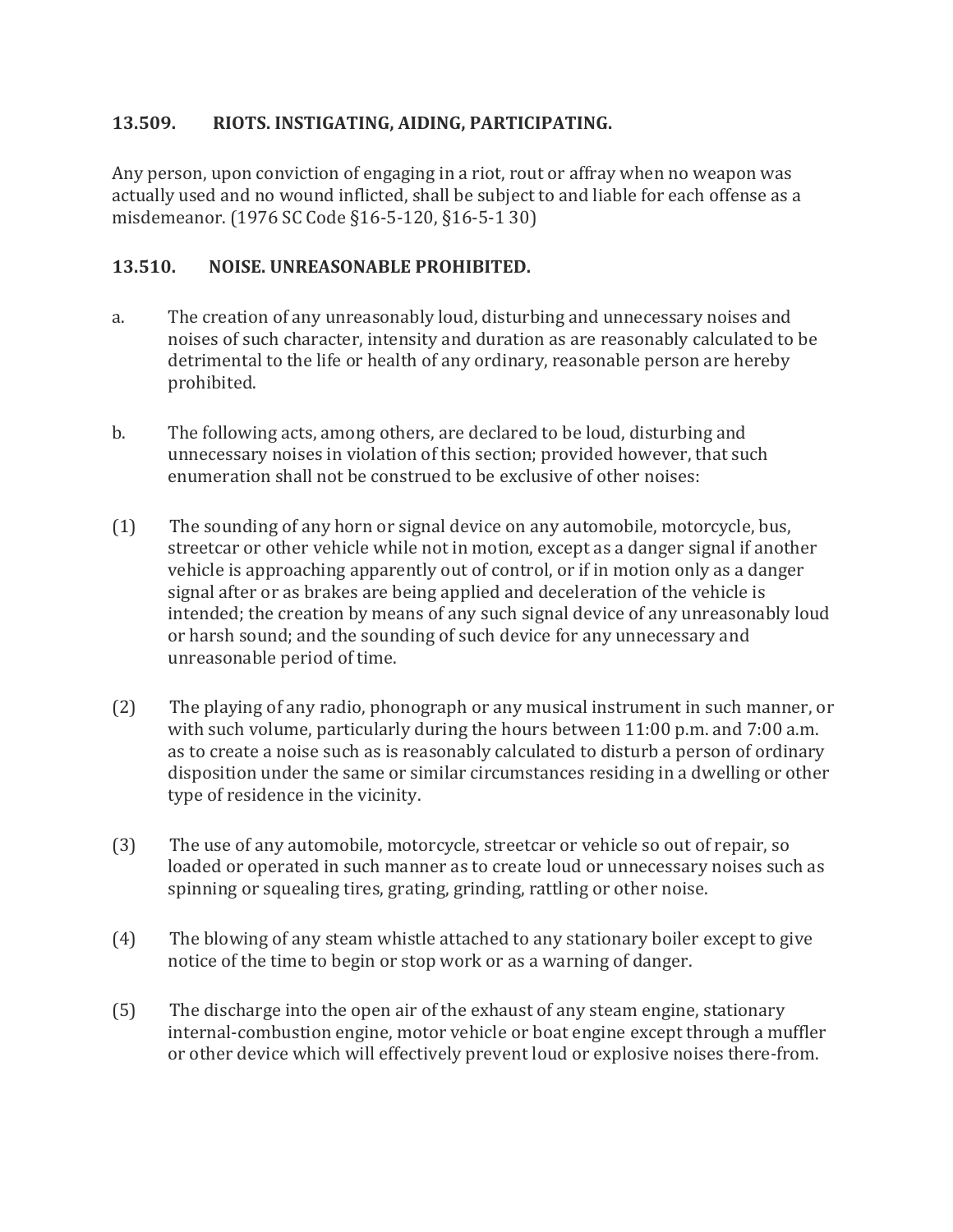- (6) The use of any mechanical device operated by compressed air, except pneumatic drills, unless the noise thereby created is effectively muffled and reduced.
- (7) The erection (including excavation), demolition, alteration or repair of any building in a residential or business district other than between the hours of 7:00 a.m. and 6:00 p.m. on weekdays, except in case of urgent necessity in the interest of public safety, and then only with a permit from the town Council, which permit may be renewed for a period of three (3) days or less while the emergency continues.
- (8) The creation of any excessive noise on any street adjacent to any school, institution of learning, or court while the same are in session, which unreasonably interferes with the working of such institution, provided conspicuous signs are displayed in such streets indicating that the same is a school, institution or court street.
- (9) The creation of a loud and excessive noise in connection with the loading or unloading of any vehicle or the opening and destruction of bales, boxes, crates and containers.
- (10) The sounding of any bell or gong attached to any building or premises which is reasonably calculated to disturb a person of ordinary disposition if such person were in the vicinity thereof, provided, however, that this subsection shall not apply to houses of worship. (See also §15.303, this code.)
- (11) The shouting and crying of peddlers, hawkers and vendors which disturbs the quiet and peace of the neighborhood.
- (12) The use of any drum, loudspeaker or other instrument or device for the purpose of attracting attention by creation of noise to any performance, show or sale of merchandise.
- (13) The use of loudspeakers or amplifiers on trucks or other vehicles, except where specific license is granted by the Chief of Police.
- (14) The operation of any garage, service station, auto repair business, taxi business, plant, store, factory or other place of business, between the hours of 8:00 p.m. and 7:00 a.m. in a manner as to create loud and disturbing noises, as to annoy or disturb the quiet and comfort of any citizen, and particularly the creating of disturbing noises as to annoy or disturb the quiet, comfort, peace or repose of any person in any dwelling, hotel, boarding house or other type of residence.
- (15) The starting of a motor vehicle engine of any kind using excessive acceleration or creating loud noises, or at any time to commence or continue the movement of any such vehicle with the spinning of tires or any other excessive noise. Any motor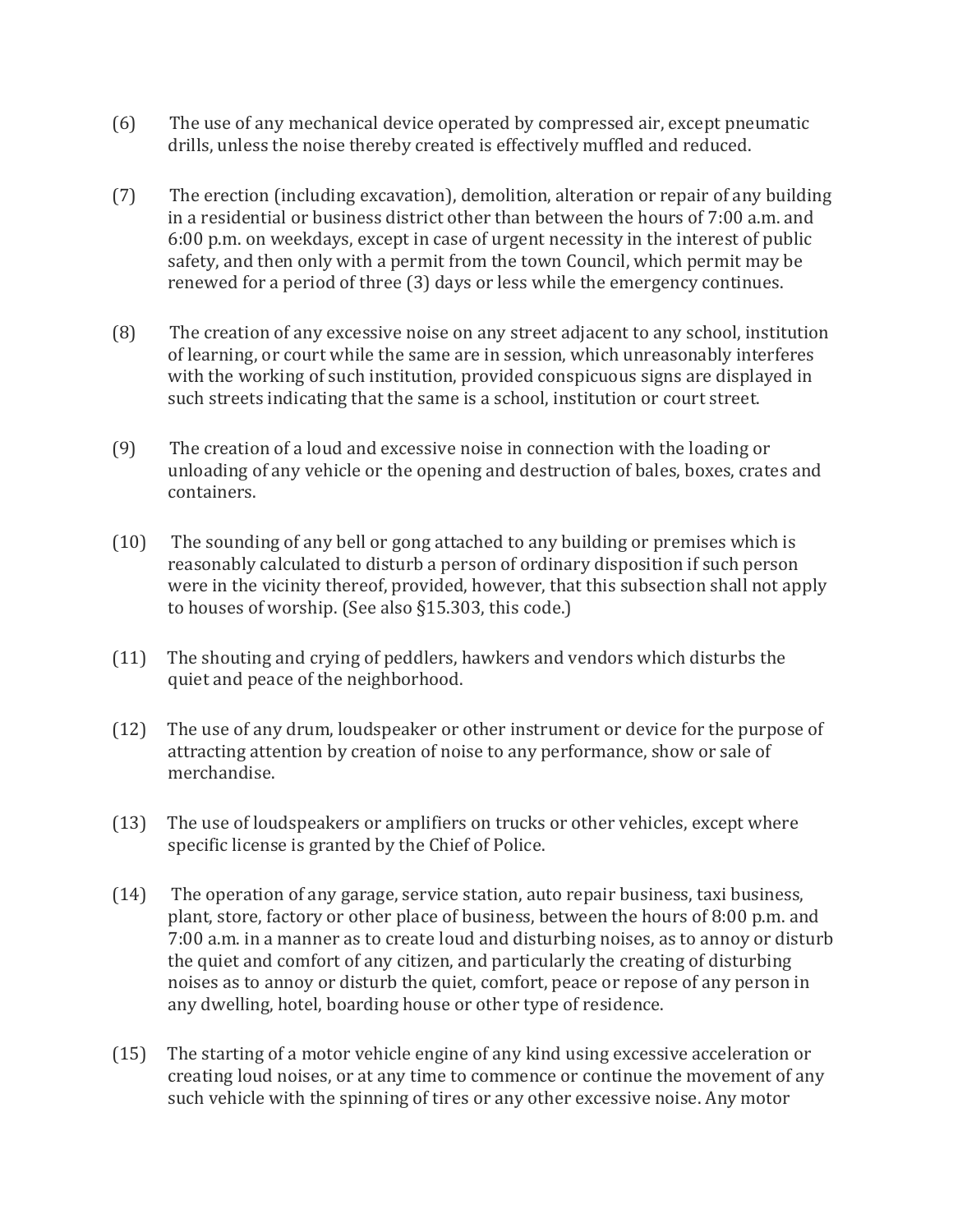vehicle operated within The Town of Campobello be kept under proper control at all times.

(16) The keeping of any animal or bird which by causing frequent or long continued noise shall disturb the comfort or repose of any persons in the vicinity. (1976 SC Code §5-7-30. Morrison v. Rawlinson. 193 S. C. 25, S. E. 2d 635(1940))

(Editor's Note. "The maximum noise ordinance fine that can be imposed for a first offense is \$200.00 plus assessments." 1992 Op Atty Gen. No. 92-51.)

## **13.511. DRUGS DEFINED. DECLARED UNLAWFUL.**

- a. The term "Drug Paraphernalia" is hereby defined as equipment, products and materials of any kind which are used, intended for use, or designed for use, in planting, propagating, cultivating, growing, harvesting, manufacturing, compounding, converting, producing, preparing, testing, analyzing, packaging, repackaging, storing, containing, concealing, injecting, ingesting, inhaling or otherwise introducing into the human body a controlled substance.
- b. It shall be unlawful to possess drug paraphernalia within the corporate limits with the intent of selling, donating, or otherwise distributing same for use to plant, propagate, cultivate, grow, harvest, manufacture, compound, convert, produce, process, prepare, test, analyze, pack, repack, store, contain, conceal, inject, ingest, inhale, or otherwise introduce into the human body a controlled substance in violation of this section.

(Editor's Note. Act No. 400 of the 1982 5. C. Legislature amended §44-53-110 of the 1976 South Carolina Code of Laws, as amended, relating to narcotics and controlled substances. This defined paraphernalia as used in administering or preparing marijuana, hashish or oils thereof or cocaine, to provide certain exceptions, to include paraphernalia in the definition of deliver or delivery and to amend the 1976 code by adding §44-53-391. That made it unlawful to advertise for sale, manufacture, possess, sell or deliver or to possess with the intent to sell or deliver paraphernalia.)

## **13.512 Amended Firearms Ordinance**

TO AMEND THE CODE OF THE TOWN OF CAMPOBELLO, SOUTH CAROLINA, TO AMEND CHAPTER 13, ARTICLE V, SECTION 13.503b

BE IT ORDAINED by the Mayor and members of Council of the Town of Campobello, South Carolina, in council assembled: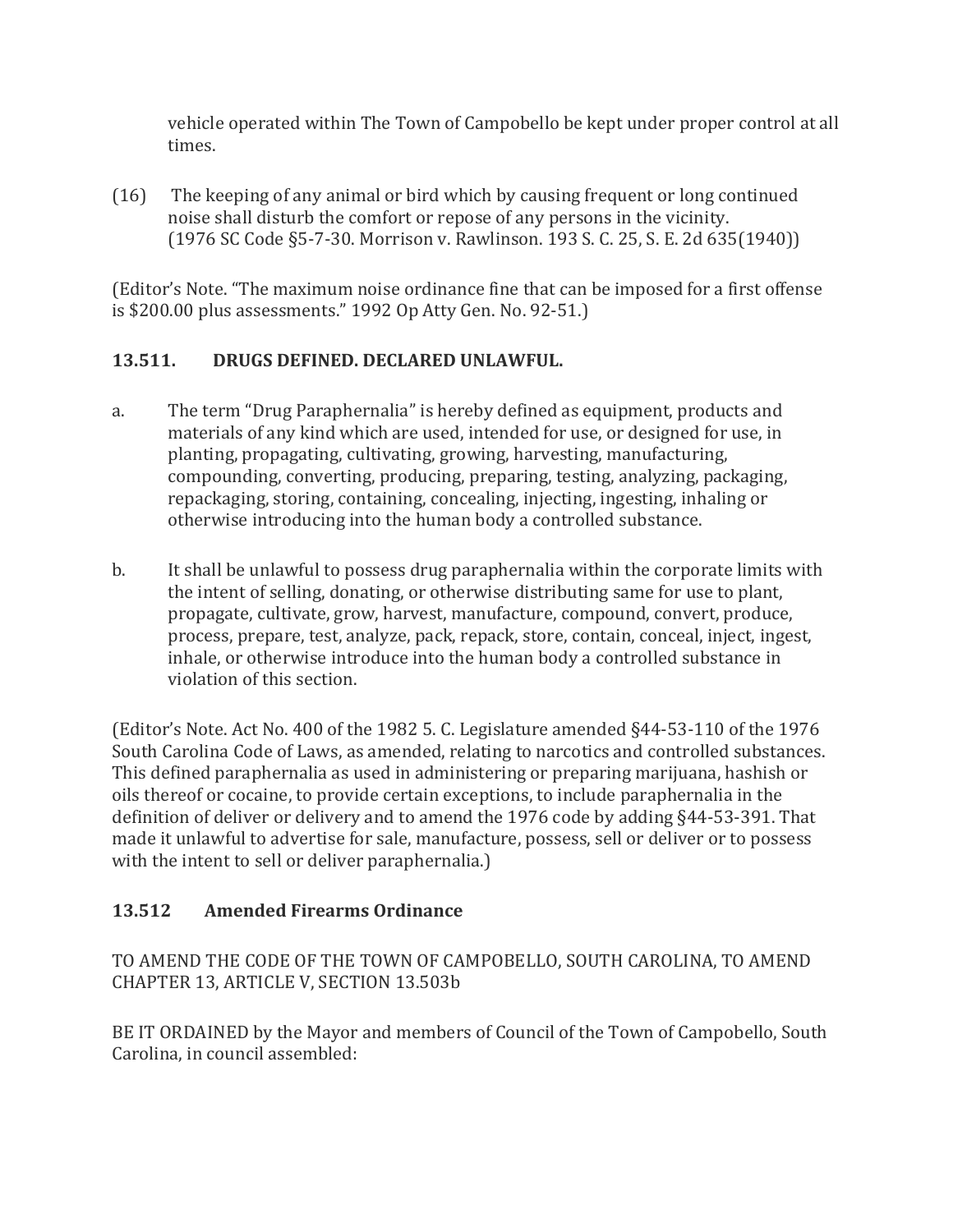Section 1 The Code of the Town of Campobello is amended to add the following Section to Chapter 13, Article V.

Section 2 Said Section shall read as follows:

#### **Firearms. Discharge**

Any parcel of property larger than five acres within the town limits shall be exempt from Firearms Ordinance restrictions for all legal hunting, target practice and recreational use.

#### **ARTICLE VI. OFFENSES AGAINST PROPERTY**

Editor's Note. This article derives from the 1976 South Carolina Code of Laws, and generally accepted municipal practices.

#### **13.513 DRUGS/POSSESSION**

#### **TO AMEND THE CODE OF THE TOWN OF CAMPOBELLO, SOUTH CAROLINA, TO AMEND CHAPTER 13, ARTICLE V, SECTION 13.513**

**BE IT ORDAINED** by the Mayor and members of Council of the Town of Campobello, South Carolina, in council assembled:

- Section 1 The Code of the Town of Campobello is amended to add the following Section to Chapter 13, Article V.
- Section 2 Said Section shall read as follows:

#### **Drugs/Possession**

Except as authorized by this article, it shall be unlawful for any person in the Town of Campobello to have in their possession on, in or near.

It is unlawful for any person to knowingly possess any product that contains any ephedrine, pseudoephedrine or phenylpropanolamine, their salts, isomers or salts of isomers or a combination of any of these substances, cocaine, methamphetamine, Heroin, LSD or schedules 1, 2, 3, 4, 5, inside the Town of Campobello.

The controlled substances listed or to be listed, in the schedules 1, 2, 3, 4, 5, in Sections 44- 53-190, 44-53-210, 44-53-230, 44-53-250 and 44-53-270 are included by whatever official, chemical or trade name designated as well as the common or usual name designated.

A person who knowingly sells, manufactures, delivers, purchases or brings into this State or who provides financial assistance or otherwise aids, abets, attempts or conspires to sell, manufacture, deliver, purchase or bring into this State, or who is knowingly in actual or constructive possession or who knowingly attempts to become in actual or constructive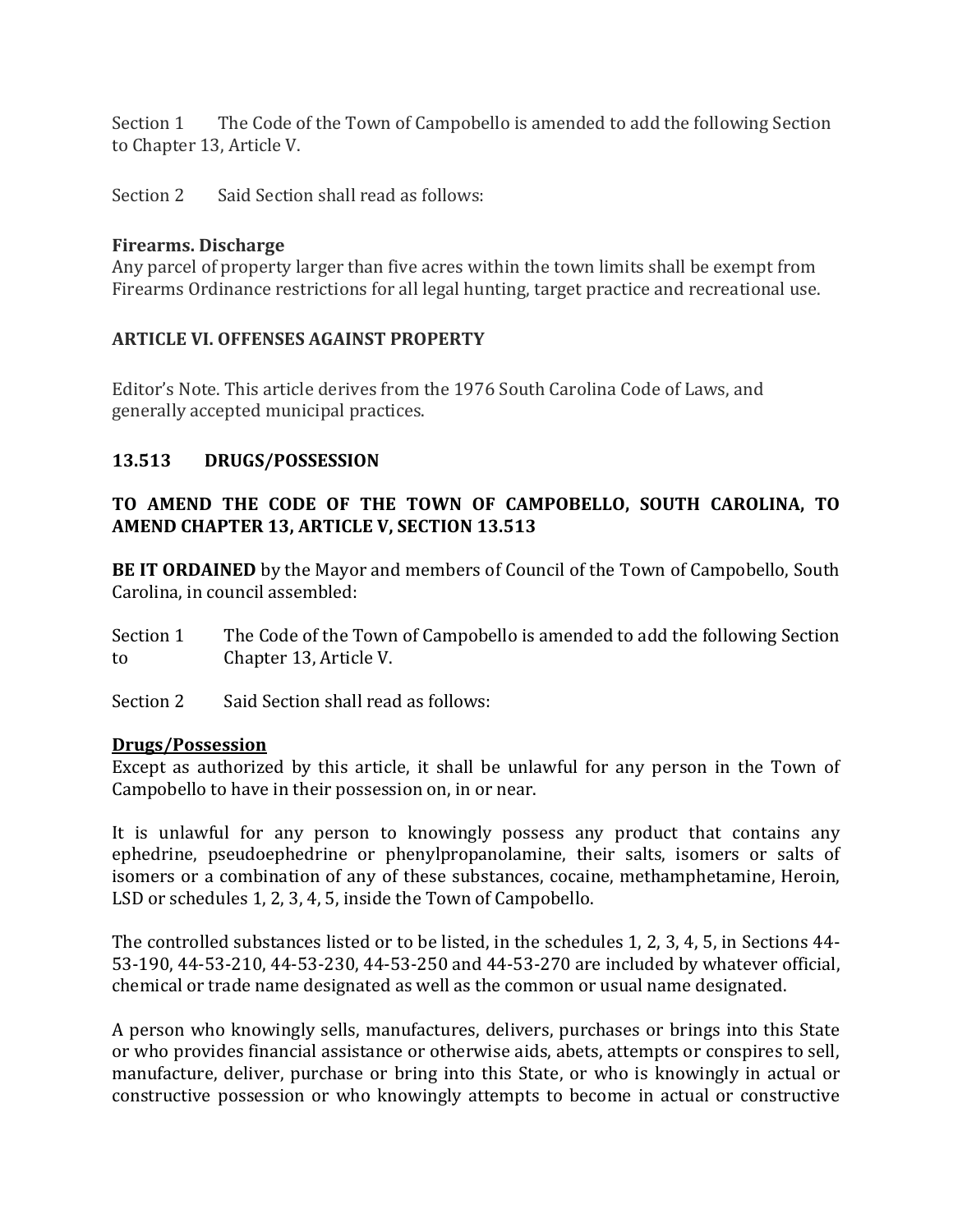possession of methamphetamine or cocaine base, as defined and otherwise limited in Section 44-53-110, 44-53-210(d)(1), or 44-53-210(d)(2), schedules 1, 2, 3, 4, 5, in Sections 44-53-190, 44-53-210, 44-53-230 and 44-53-270 are included by whatever official, chemical or trade name designated as well as the common or usual name designated.

## **13.514 EXPOSING A CHILD TO METHAMPHETAMINE**

#### **EXPOSING A CHILD TO METHAMPHETAMINE**

(A) It is unlawful for a person who is eighteen years of age or older to:

- (1) Either directly or by extraction from natural substances, or independently by means of chemical processes, or both, unlawfully manufacture amphetamine, its salts, isomers, or salts of isomers, or methamphetamine, its salts, isomers, or salts of its isomers in the presence of a minor child; or
- (2) Knowingly permit a child to be in an environment where a person is possessing, selling, offering for sale, or having in such person's possession with intent to sell, deliver, distribute, prescribe, administer, dispense, manufacture or attempt to manufacture amphetamine or methamphetamine; or
- (3) Knowingly permit a child to be in an environment where drug paraphernalia or volatile, toxic, or flammable chemicals are stored for the purpose of manufacturing or attempting to manufacture amphetamine or methamphetamine

#### **13.601. MALICIOUS MISCHIEF.**

It shall be unlawful for any person to willfully or maliciously destroy or in any manner injure any property, real or personal, public or private, not his own within the Town of Campobello.

#### **13.602. DAMAGING PROPERTY**.

Any person or persons who shall damage any goods, wares or merchandise, or other personal property of another person, or any public property, or who shall damage or destroy any fencing, trees, shrubbery or buildings on the land of another or belonging to any other person or persons, upon conviction, shall be guilty of a misdemeanor. (1976 SC Code §16-11-510, §16-11-520)

#### **13.603. FAILURE TO LEAVE PREMISES WHEN ORDERED.**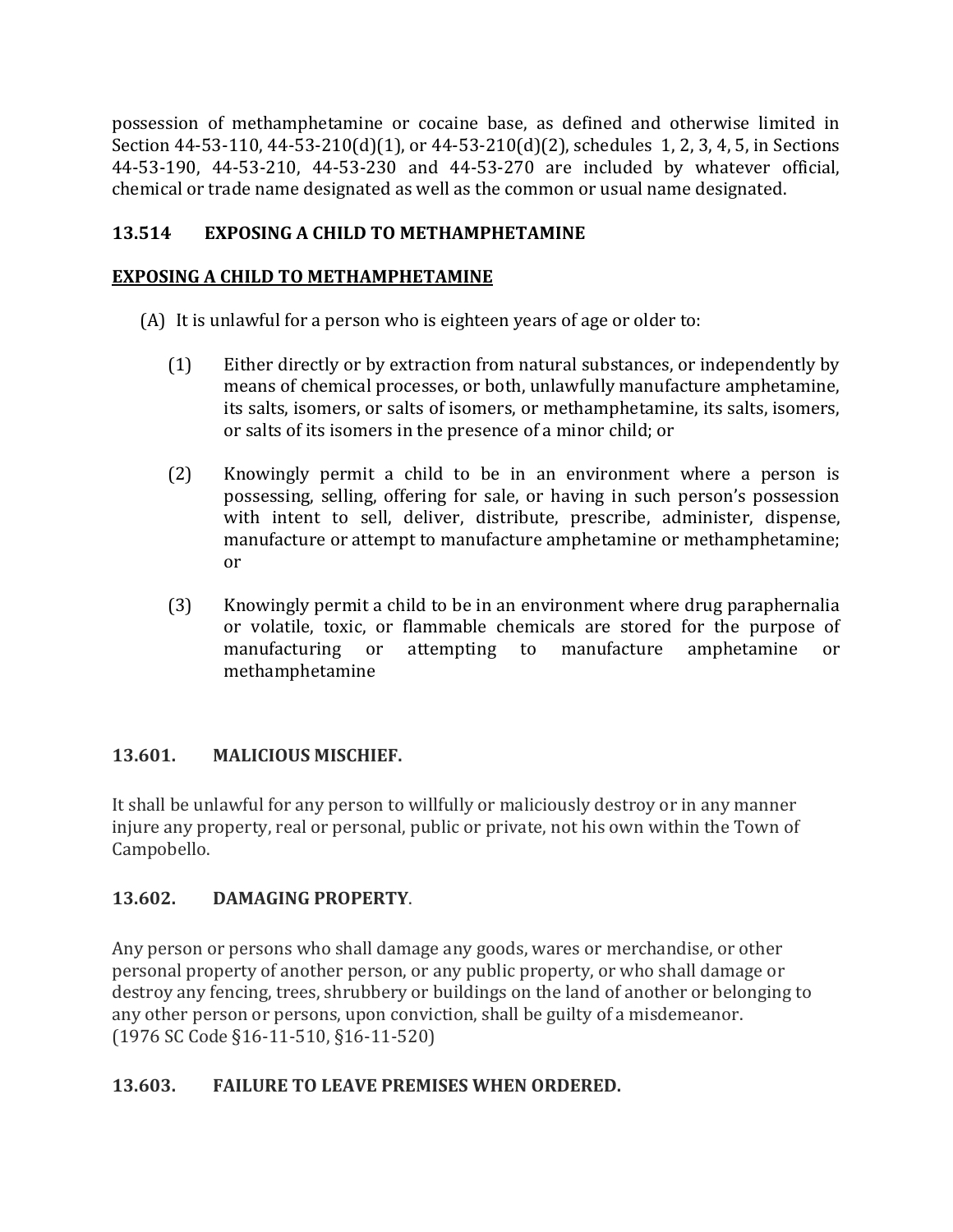Any person or persons who, when requested to leave the premises of another or the house wherein any one or more persons shall conduct business (except offices of public officers), shall refuse to do so, upon conviction, shall be guilty of a misdemeanor. (1976 SC Code §16-11-620. State v. Hanapole, 255 S. C. 258, 178 S. E. 2d 247 (1970))

## **13.604. PETIT LARCENY. DEFINED.**

- a. Petit larceny is hereby defined as any article of goods, choices in action, bank bills, bills receivable, chattels or other article of personal property of which, by law, larceny may be committed or of any such fixture or part or product of the soil, severed from the soil by an unlawful act, or has a value of one thousand dollars (\$1,000.00).
- b. The act is hereby declared to be a misdemeanor.

## **13.605. STOLEN GOODS.**

Any person who shall buy, receive, or have in his possession any goods or chattels or other property, knowing the same to have been stolen, upon conviction, shall be guilty of a misdemeanor. (1976 SC Code §16-1 3-1 80)

#### **13.606. TRESPASSING.**

- a. For the purposes of this section, private property shall mean the house and land surrounding the house, either owned or rented or occupied by any person.
- b. Every entry upon the lands of another where any horse, mule, cow, hog or any other livestock is pastured, or any other lands of another, after notice from the owner or tenant prohibiting such entry, shall be a misdemeanor and be punished by a fine not to exceed five hundred dollars (\$500.00), or by imprisonment for a period not exceeding thirty (30) days.
- c. When any owner or tenant of any lands shall post a notice in four (4) conspicuous places on the borders of such land prohibiting entry thereon, a proof of the posting shall be deemed and taken as notice conclusive against the person making entry, as aforesaid, for the purpose of trespassing.
- d. Any person entering upon the lands of another for the purpose of hunting, fishing, trapping, netting, gathering fruit, wild flowers, cultivated flowers, shrubbery, straw, turf, vegetables or herbs or cutting timber on the same, without the consent of the owner or manager thereof, upon conviction, shall be guilty of a misdemeanor.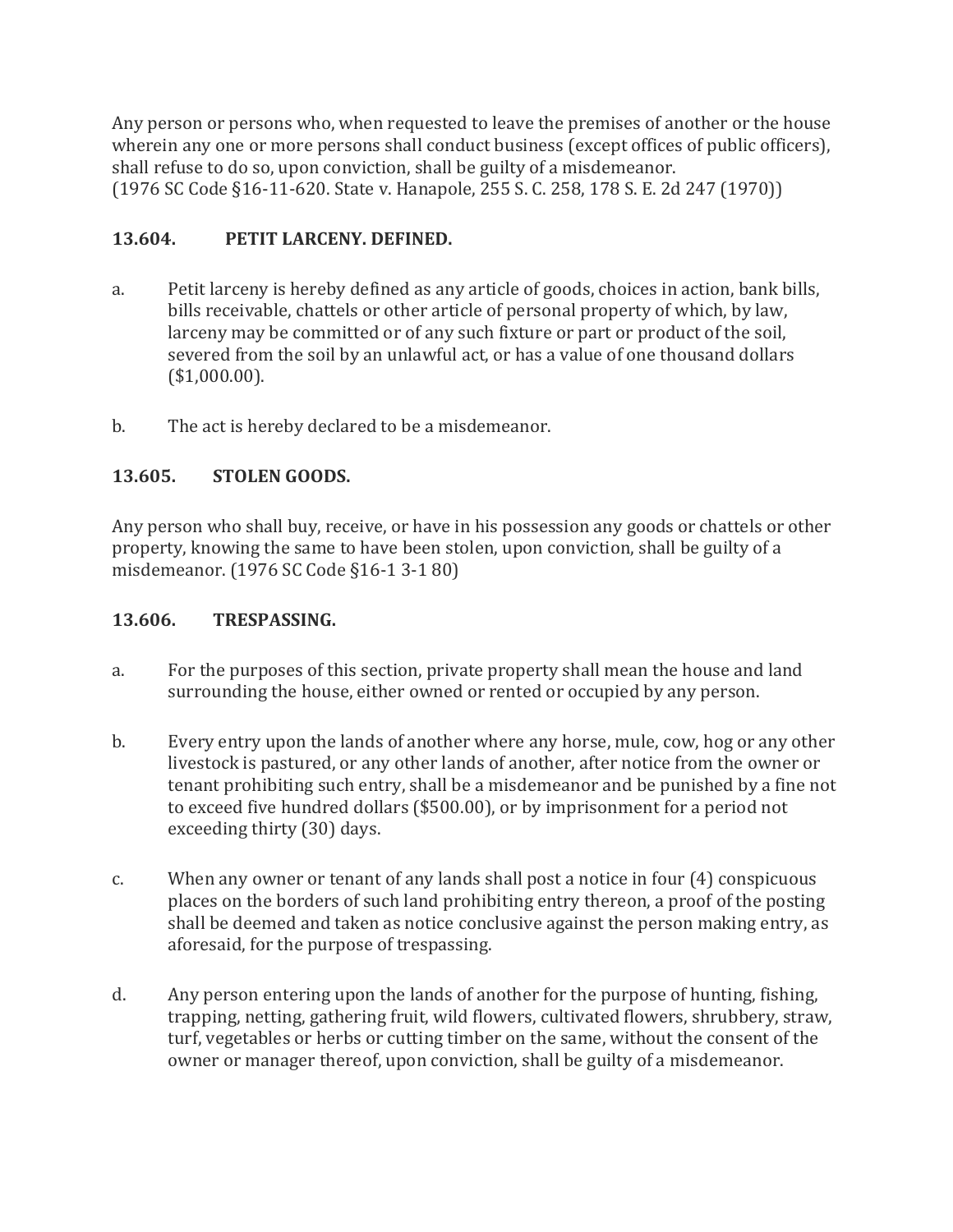(Editor's Note. For detailed information regarding this subject, please refer to Title 16, Chapter 11, of the 1976 South Carolina Code of Laws, as amended.)

## **13.607. SIGNATURE OR PROPERTY. OBTAINING BY FALSE PRETENSES.**

Any person who shall, by any false pretense or representation, obtain the signature of any person to any written instrument or shall obtain for any other person any chattel, money, valuable security or other property, real or personal, if the sum of the written instrument or the value of the property so obtained does not exceed two hundred dollars (\$200.00), with the intent to cheat and defraud any person of such property, upon conviction, shall be guilty of a misdemeanor and the punishment shall be not more than is permitted by law without presentment or indictment by the grand jury.

## **13.608. CREDIT CARDS. OBTAINING CREDIT OR PROPERTY UNLAWFULLY.**

- a. The term "credit card," as used in this section, means an identification card, credit number, credit device or other credit document issued to a person by a business organization which permits such person to purchase or obtain goods, property or services on the credit of such organization.
- b. The word "notice," as used in this section, shall be construed to include whether notice given to the purchaser in person or notice given to him in writing. Such notice in writing shall be presumed to have been given when deposited as registered or certified matter, in the United States mail, addressed to such person at his address as it appears in the files of the issuer of the credit card.
- c. It shall be unlawful for any person to knowingly use, for the purpose of obtaining credit or for the purchase of goods, property or services:
- (1) A credit card which has not been issued to such person and which is not used with the consent of the person to whom issued; or,
- (2) A credit card which has been revoked or canceled by the issuer of such card and notice thereof has been given to such person; or,
- (3) A credit card which has expired; or
- (4) A credit card which is false, fictitious or counterfeit.
- d. Any person violating the provisions of this section, when the amount of credit or purchase obtained is less than fifty dollars (\$50.00), upon conviction, shall be guilty of a misdemeanor.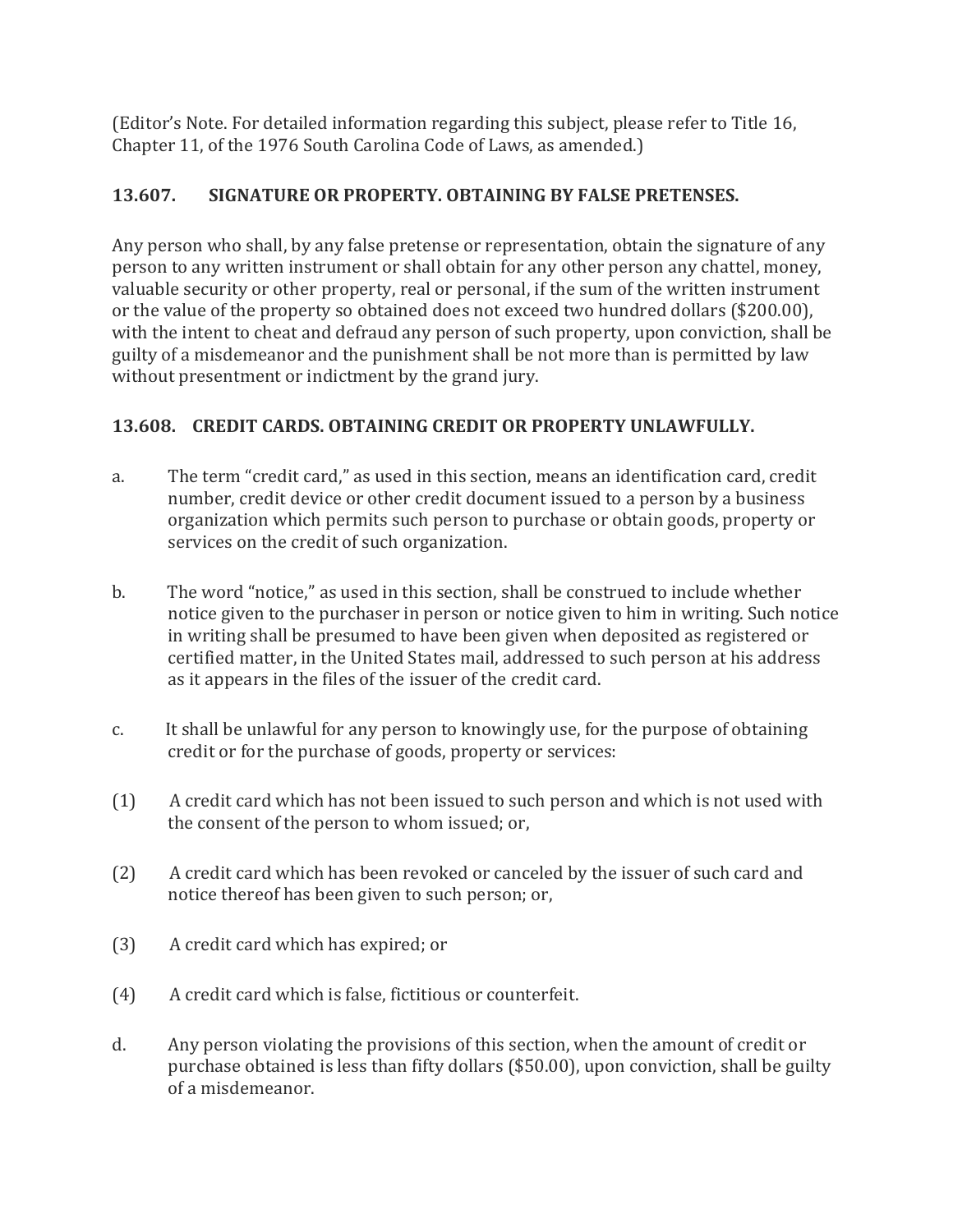#### **13.609. PROPERTY SECURED BY FRAUDULENT IMPERSONATION OF OFFICER.**

Anyone who shall take upon himself to act as an officer with the intent do defraud any government, firm or person, or shall in such pretension or pretended character demand, obtain or receive from any government, firm or person any money, paper, document or other valuable thing of a value less than twenty dollars (\$20.00), upon conviction, shall be guilty of a misdemeanor.

#### **13.610. SHOPLIFTING.**

Shoplifting is hereby declared to be a misdemeanor. Upon conviction, a person shall be guilty of shoplifting who:

- 1. Takes possession of, carries away, transfers from one person to another or from one area of a wholesale or retail mercantile establishment to another area, or cause to be carried away or transferred any merchandise displayed, held, stored or offered for sale by any wholesale or retail mercantile establishment with the intention of depriving the owner of the possession, use or benefit of said merchandise without paying the full value thereof.
- 2. Alters, transfers or removes any label, price tag marking, indication of value or any other markings which aid in determining value affixed to any merchandise displayed, held, stored or offered for sale in a wholesale or retail mercantile establishment and attempts to purchase such merchandise personally or in consort with another at less than the established value with the intention of depriving the owner of the full value of said merchandise.
- 3. Transfers any merchandise displayed, held, stored or offered for sale by any store or other retail mercantile establishment from the container in which it is displayed to any other container with intent to deprive the merchant of the full retail value. (1976 SC Code §16-13-110)

#### **13.611. FAILING TO RETURN BOOKS, ETC. BORROWED FROM PUBLIC INSTITUTIONS.**

Whoever shall borrow from any library, school, museum, collection or exhibition any book, newspaper, magazine, manuscript, pamphlet, publication, recording, film or other article belonging to or in the care of said organizations, under any agreement to return it, thereafter shall fail to return said borrowed article, shall be given written notice, mailed to his last known address by certified mail or delivered in person, to return such borrowed article within fifteen (15) days; and in the event that such person shall thereafter willfully and knowingly fail to return such borrowed article within fifteen (15) days, such person shall be guilty of a misdemeanor.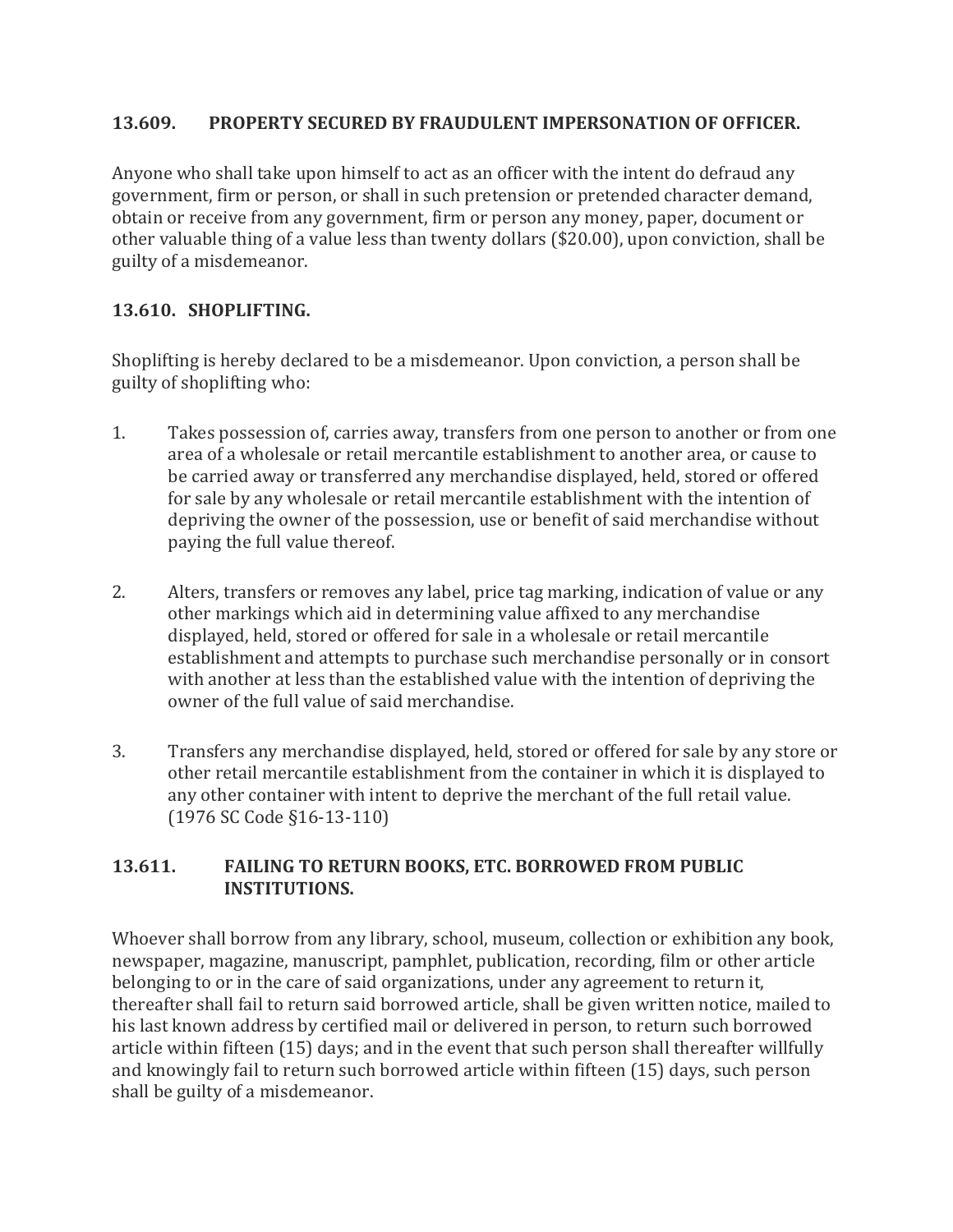## **13.612. PUBLIC EVENTS. GAINING ADMISSION WITHOUT PAYMENT.**

It shall be unlawful for any person:

- 1. Where an admission charge is made, to gain admittance to any athletic contest or other public event, without paying the price of admission.
- 2. Unless upon his own premises, to witness an athletic contest or other public event, where an admission is charged, without paying the price of said admission.
- 3. To aid, abet or assist in any way any other person to witness any athletic contest or other public event without said person paying the admission charge.

## **13.613. BREAKING INTO MOTOR VEHICLE. GASOLINE TANK, PUMP, ETC.**

- a. Whoever shall break or attempt to break into any motor vehicle or any compartment thereof, in the daytime or in the nighttime, with intent to steal the same or anything of value therefrom or attached or annexed thereto or used in connection therewith or in the perpetuation of any criminal offense, upon conviction, shall be guilty of a misdemeanor.
- b. Whoever shall break or attempt to break any tank, pump or other vessel, where kerosene, gasoline or lubricating oil is stored or kept, upon conviction, shall be guilty of a misdemeanor.

## **13.614. BAD CHECKS. UNLAWFUL TO ISSUE. PENALTY.**

- a. It shall be unlawful to draw, make, issue or deliver fraudulent checks to another person, firm or corporation. (1976 SC Code §34-11-60)
- b. For such checks issued to the town, a penalty fee shall be charged the issuer. Such fee shall be as set forth in the "Schedule of Rates and Fees" as shown on Exhibit I of this code.

## **13.615. LANDMARKS; ALTERING, REMOVING.**

If any person shall knowingly, willfully, maliciously or fraudulently cut, fell, alter or move any certain boundary tree or other allowed landmark, lamp post, post or shade tree, such person so offending, upon conviction, shall be guilty of a misdemeanor.

## **13.616. FENCES: REMOVING. DESTROYING OR LEAVING DOWN.**

Any person other than the owner who shall remove, destroy or leave down any portion of any fence intended to enclose animals of any kind, crop or uncultivated lands or who shall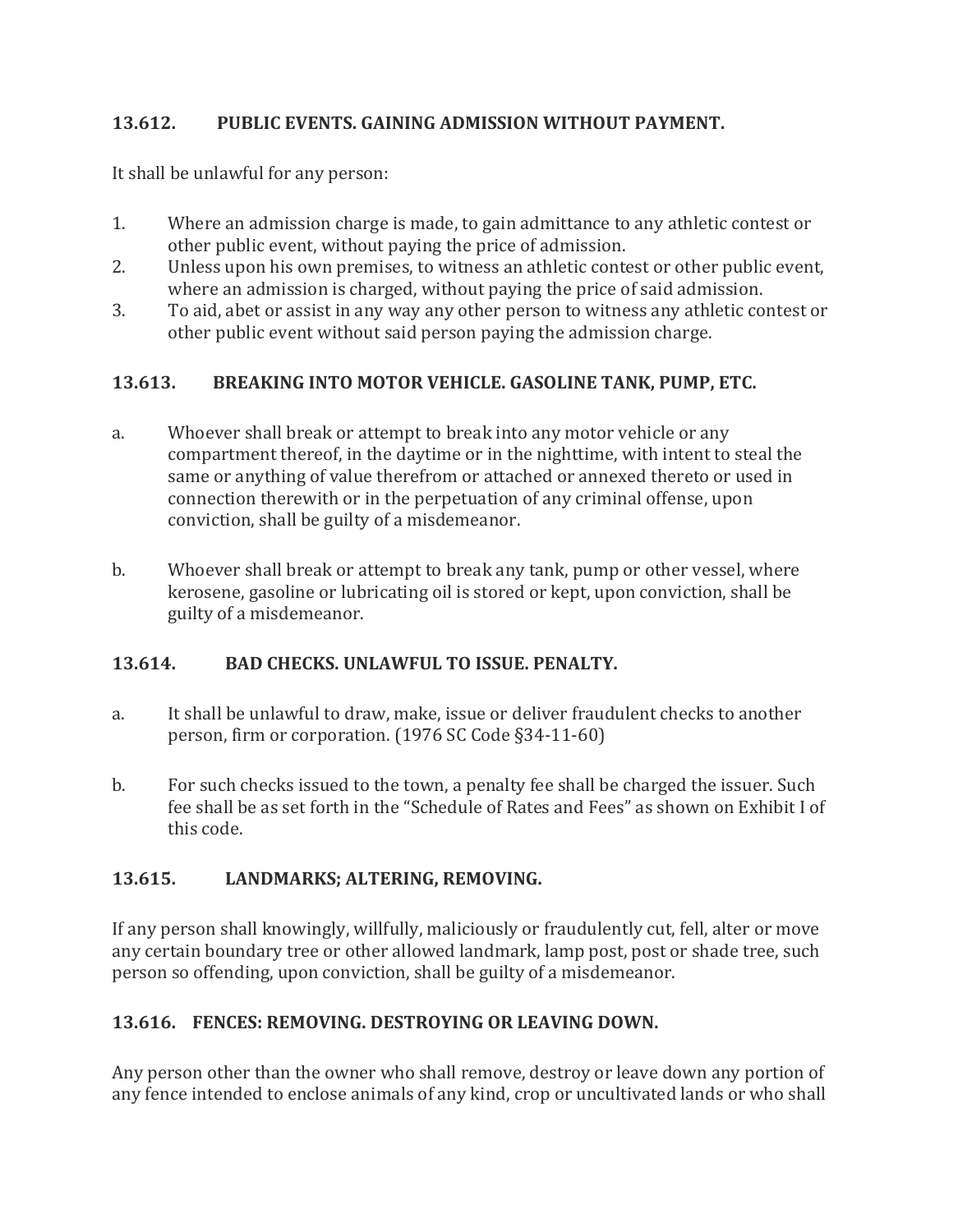leave open any gate or leave down any bars or other structure intended for a like purpose, upon conviction, shall be guilty of a misdemeanor.

## **13.617. PROPERTY OF CITY TO BE RETURNED.**

Upon leaving town employment or any town office, it shall be unlawful for any employee or official, including volunteers, to fail to return to the city any city property or equipment issued to him, including this Code of Ordinances.

## **ARTICLE VII. OFFENSES AGAINST THE PERSON**

Editor's Note. This article derives from the 1976 South Carolina Code of Laws, Title 16, Chapter 3, and generally accepted municipal practices.

## **13.701. ASSAULT AND BATTERY.**

It shall be unlawful for any person to commit an assault or assaults and battery upon any other person.

## **13.702. POINTING PISTOL OR GUN AT ANY PERSON.**

It shall be unlawful for any person to point at any other person any loaded or unloaded firearm. Nothing contained herein shall be construed to abridge the right of self-defense or to apply to theatrical or like performances or to peace officers in the discharge of their duties.

#### **13.703. UNLAWFUL TO THROW OBJECT INJURING PERSON OR DAMAGING PROPERTY.**

It shall be unlawful for any person to throw any stone, stick or other object whereby any person may be, or shall be, hit or hurt, or any window broken, or other property belonging to another damaged or destroyed.

#### **13.704. REFRIGERATORS. ABANDONMENT PROHIBITED.**

- a. It shall be unlawful for any person to abandon or discard any refrigerator, ice chest or other type of airtight container of a capacity sufficient to contain any child without, prior to such abandonment, removing the door, lid or other device for the closing thereof.
- b. It shall also be unlawful for any person in charge of property to knowingly permit any such container to remain thereon accessible to children without removing the door, lid or other device for the closing thereof. (1976 SC Code §16-3-1010)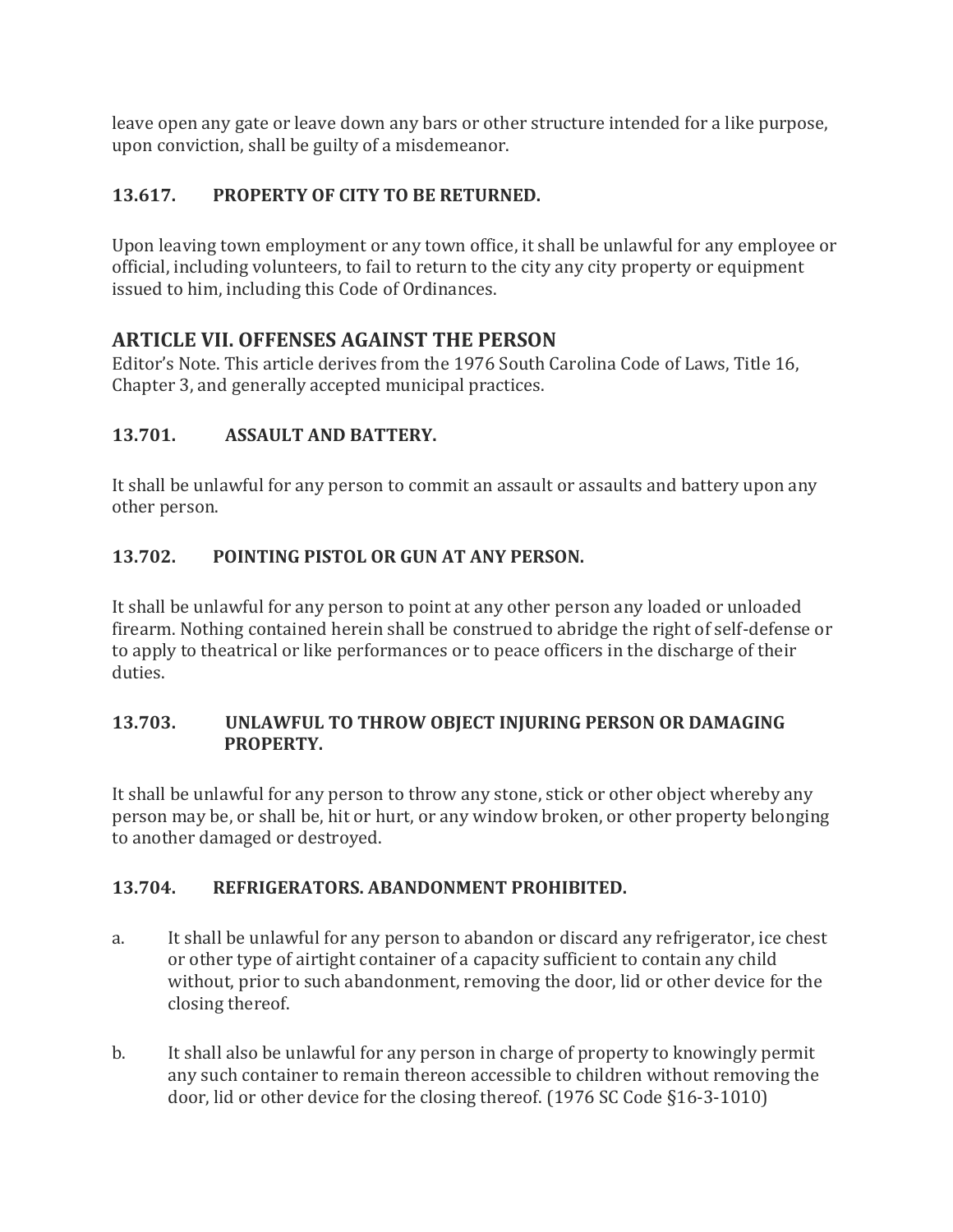#### **13.705. WELLS, OPEN PITS PROHIBITED.**

It shall be unlawful for any owner or tenant to permit or allow any abandoned well or pit to remain open and unprotected on any place or premises owned or occupied by such person.

## **ARTICLE VIII. PARADES. DEMONSTRATING. PICKETING. SOLICITING**

Editor's Note. This article derives from court decisions, appropriate state statutes, and generally accepted municipal practices.

#### **13.801. PERMIT REQUIRED.**

- a. It shall be unlawful to parade, picket or march or solicit funds unless a permit has been secured from the Town of Campobello.
- b. Those desiring same shall make application, duly signed by the individual organizer or by an officer of the organization, and submit it unto the Town Clerk, for subsequent approval by the Council, not less than forty-eight (48) hours prior to the time of such parade.
- c. The application shall state the time, duration, purpose, the number of persons or vehicles to be engaged, the area in which said picketing, solicitation, parading or marching will occur and the individual, group of individuals or organization directing and responsible for said picketing, solicitation, parading or marching.
- d. When picketing or engaging in "demonstrations," no person shall:
- (1) Use on the streets or public places any verbal abuse, including curses, insults or threats, or acts of violence, directed against any person.
- (2) March, parade, solicit, protest or picket in any manner other than as permitted by this article, except with the express written consent and approval of the Council.
- (3) Engage in riotous and loud conduct which invades the privacy of homes or businesses.
- (4) Damage or destroy or injure the person or property of others.
- (5) Block, in any manner, the streets and means of ingress and egress to places of business.
- (6) Interfere with, in any manner, or obstruct any official in the performance of his duties.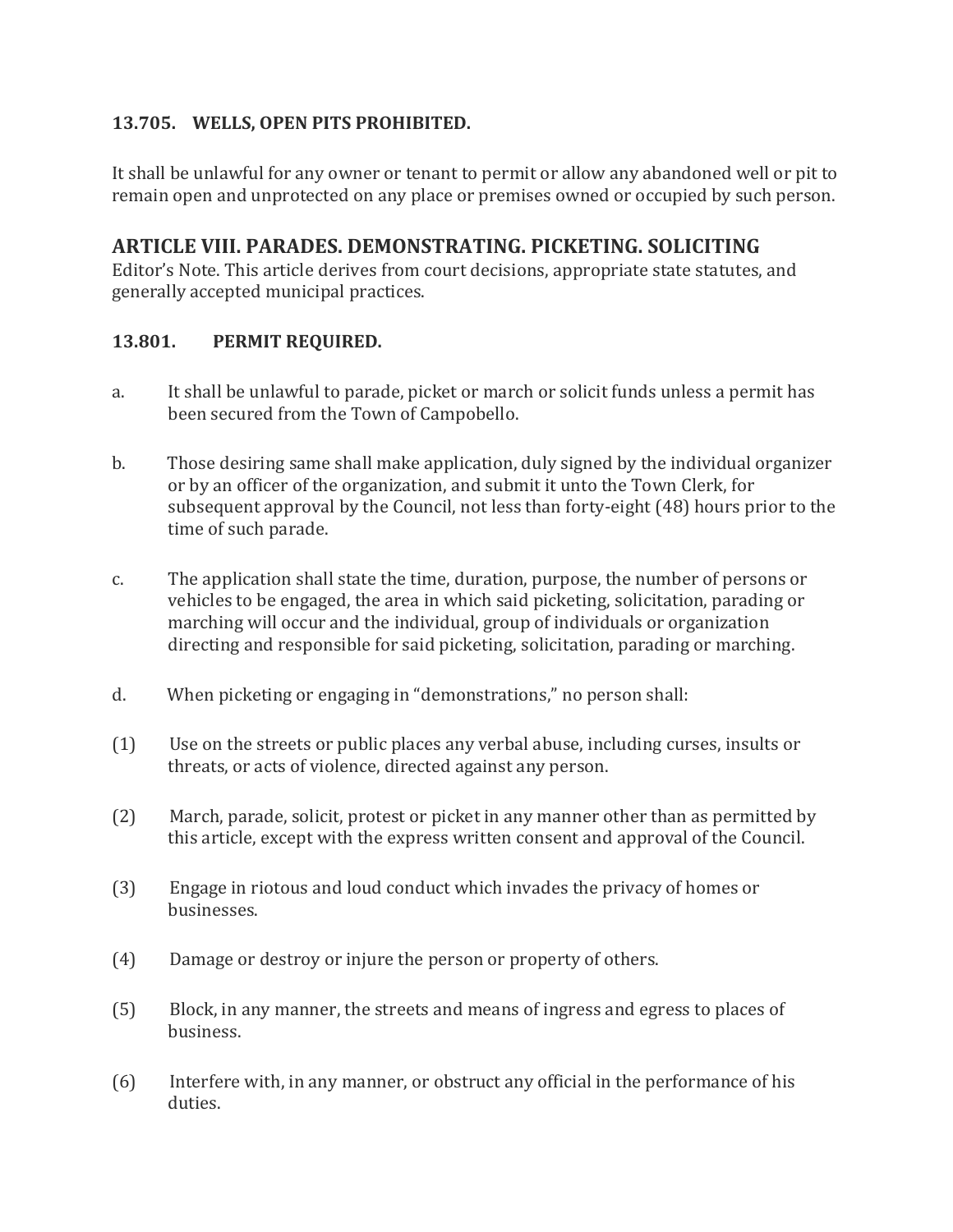- (7) Interfere in any matter with the attendance, during school hours, of children in the public schools, by inciting or urging them to participate in demonstrations or for any other unlawful purpose or reason, or permitting them to be or remain in churches or other places used in such demonstrations.
- (8) Picket other than in accordance with the following principles:
- (a) In small numbers.
- (b) In a manner so as not to interfere with pedestrians or vehicular traffic.
- (c) In a manner so as not to block entrances or exits to or from picketed establishments.
- (d) No more than four (4) pickets posted at any one time at any one business establishment.
- (e) No more than two (2) business establishments picketed in the same block at the same time.
- (f) No picket trespassing upon the property of the business establishment being picketed.
- (g) Pickets patrolling on the sidewalk at a distance of not less than eight (8) feet from every other picket.
- (h) No person or persons, whether in sympathy with the pickets or not, shall assemble, loiter, congregate or engage in any kind of picketing of the establishment being picketed except those picketing in their official capacity.
- (9) "Demonstrate," other than in accordance with the following principles:
- (a) Walking not more than two (2) abreast upon the public sidewalks or in groups of not more than thirty (30) persons.
- (b) Observe all traffic control devices.
- (c) Walking close to the building line or curb so as not to interfere with or obstruct other pedestrian traffic on the sidewalk.
- (d) Assemble peacefully and speak peacefully for a period of time not exceeding thirty (30) minutes and when traffic to and from places of business or employment is not at its peak, and in such circumstances as will not unduly disrupt the public peace,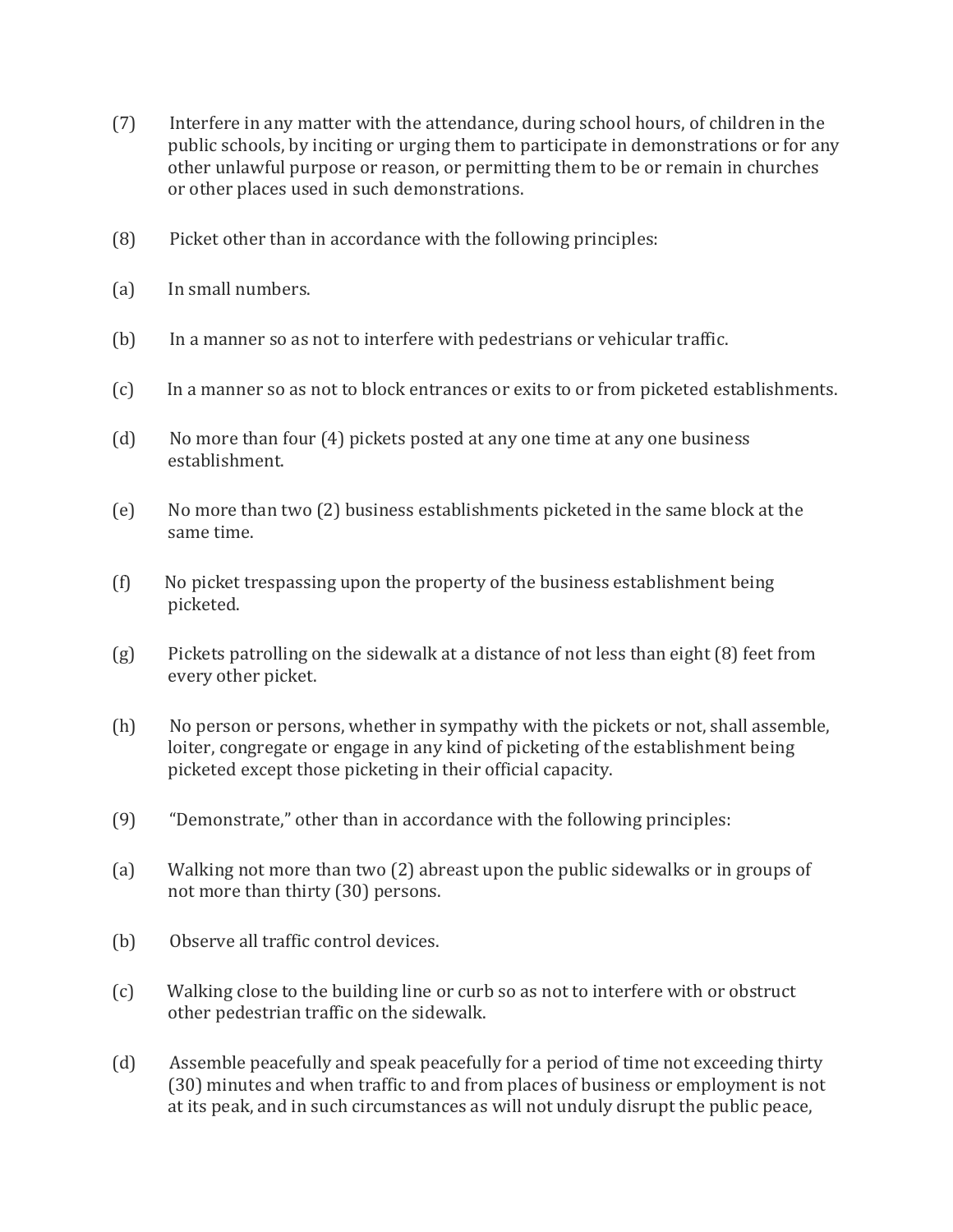and conducted in such a manner as not to deprive the public of adequate police and fire protection. (1976 SC Code §1 4-25-90.) (Darlinqton v. Stanley, 239 5. C. 139, 122 S.E. 2d 207 (1961)

(10.) This section shall not apply to funeral processions, the United States Armed Forces, the military forces of this state or the Police and Fire Departments of the town. (Editor's Note. See §18.401, this code, for other funeral processions.)

## **13.802. SAME. ISSUANCE.**

Upon receipt of an application for a permit for a parade, procession or gathering, the Council shall, in its discretion, issue a permit therefore, subject to considerations of the public convenience, welfare and necessity.

## **13.803. SAME. RESTRICTIONS AND SAFEGUARDS.**

The Council shall have the authority to impose such restrictions, conditions and safeguards upon the conduct of a parade, procession or public gathering as it shall deem fit or proper.

## **13.804. SAME. CULTS, ETC.**

Cults, masked faces or organizations practicing discrimination against anyone shall not be permitted to assemble or parade in The Town of Campobello, unless authorized by the Council prior thereto.

## **ARTICLE IX. PENALTIES**

13.904. PARTIES TO A CRIME.

Every person who, whether present or absent, commits, attempts to commit, conspires to commit or aids or abets in the commission of any act violating any provision of this code, whether individually or in connection with one or more other persons or as a principal, agent or accessory, shall, upon conviction, be guilty of such violation. Every person who falsely, fraudulently, forcibly or willfully induces, causes, coerces, requires, permits or directs another to violate any such provisions, upon conviction, shall be guilty of such offense.

#### **13.904. GUILTY PLEA. NOLO CONTENDERE. FORFEITURE OF BAIL.**

The entry of any plea of guilty or nolo contendere or the forfeiture of any bail posted for the violation of any provision of this code or for the violation of any other law or municipal ordinance shall have the same effect as a conviction after trial under such provisions.